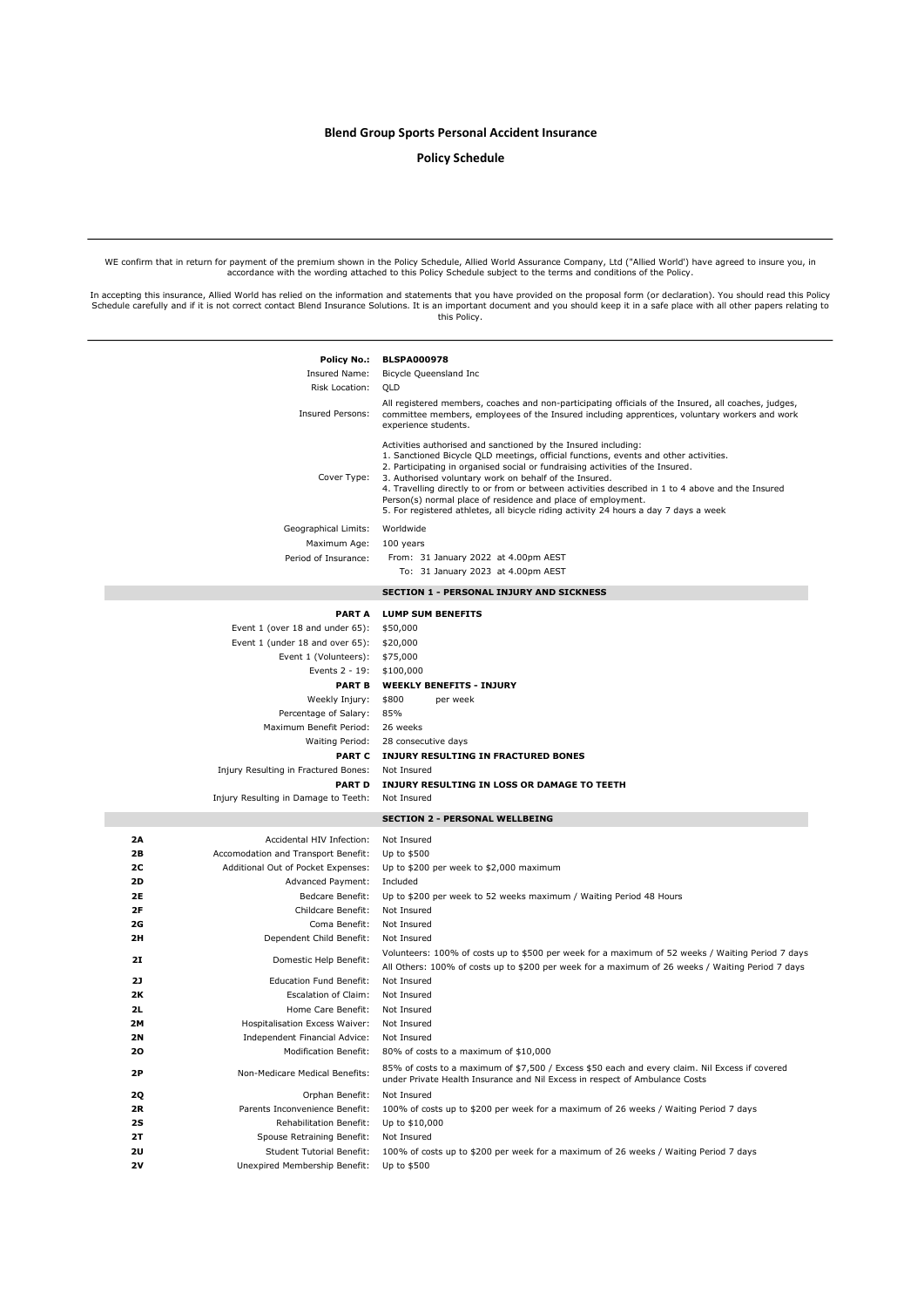#### SECTION 3 - CORPORATE PROTECTION

| ЗΑ | Chauffeur Benefit:          | \$200 per |
|----|-----------------------------|-----------|
| 3В | Corporate Image Protection: | Not Insu  |
| зс | Disappearance:              | Included  |
| 3D | Funeral Expenses:           | \$10,000  |
|    |                             |           |

bet Insured .<br>34 OO per week to a maximum of \$5,000 for 26 weeks

(B) Any one event with respect to Passive War: \$500,000 (C) Any one Period of Insurance with respect to Passive War: \$500,000 (A) Any One (1) occurrence or series of occurrences: \$1,000,000

AGGREGATE LIMIT OF LIABILITY

#### DECLARED EXPOSURE

Members: 3,602 individual members and 3,923 household members (estimated 13,410 total persons)

PREMIUM

Agency Fee: As Agreed Agency Fee GST: 10% Base Premium: As Agreed Premium GST: 10% Stamp Duty: 9%

Total: As Agreed

#### ENDORSEMENTS

1) Not Applicable.

Wording: Blend Group Sports Personal Accident (Blend.SPA.0921)

#### IMPORTANT NOTICES

#### Binder Arrangement

The contract of insurance is arranged by Blend Insurance Solutions Pty Ltd (ABN 47 617 346 353, AFSL 500768) ('Blend') acting under a binding authority as agent for Allied World.

#### Your Duty of Disclosure

For Insureds who are not a natural person, before You enter into an insurance contract, You have a duty to tell Us anything that You know, or could reasonably be expected to know, may affect Our decision to insure You and on what terms.

• You have this duty until We agree to insure You

- You have the same duty before You renew, extend, vary or reinstate an insurance contract You do not need to tell Us anything that reduces the risk We insure You for; or
- 
- 
- is common knowledge; or We know or should know as an insurer; or
- We waive Your duty to tell Us about

If You do not tell Us something:

If You do not tell Us anything You are required to tell Us, We may cancel Your contract or reduce the amount We will pay You if You make a claim, or both. If Your failure to tell Us is fraudulent, We may refuse to pay a claim and treat the contract as if it never existed.

#### For Individuals:

If You are the Insured and a natural person, a different duty of disclosure to the one set out above applies to You. Please contact Your intermediary so that You can be informed of the duty of disclosure that applies to You.

IN WITNESS WHEREOF this Policy Schedule has been signed in Sydney Tuesday, 8 March 2022

Chris Newing

By Chris Newing for Blend Insurance Solutions Pty Ltd as agent for Allied World.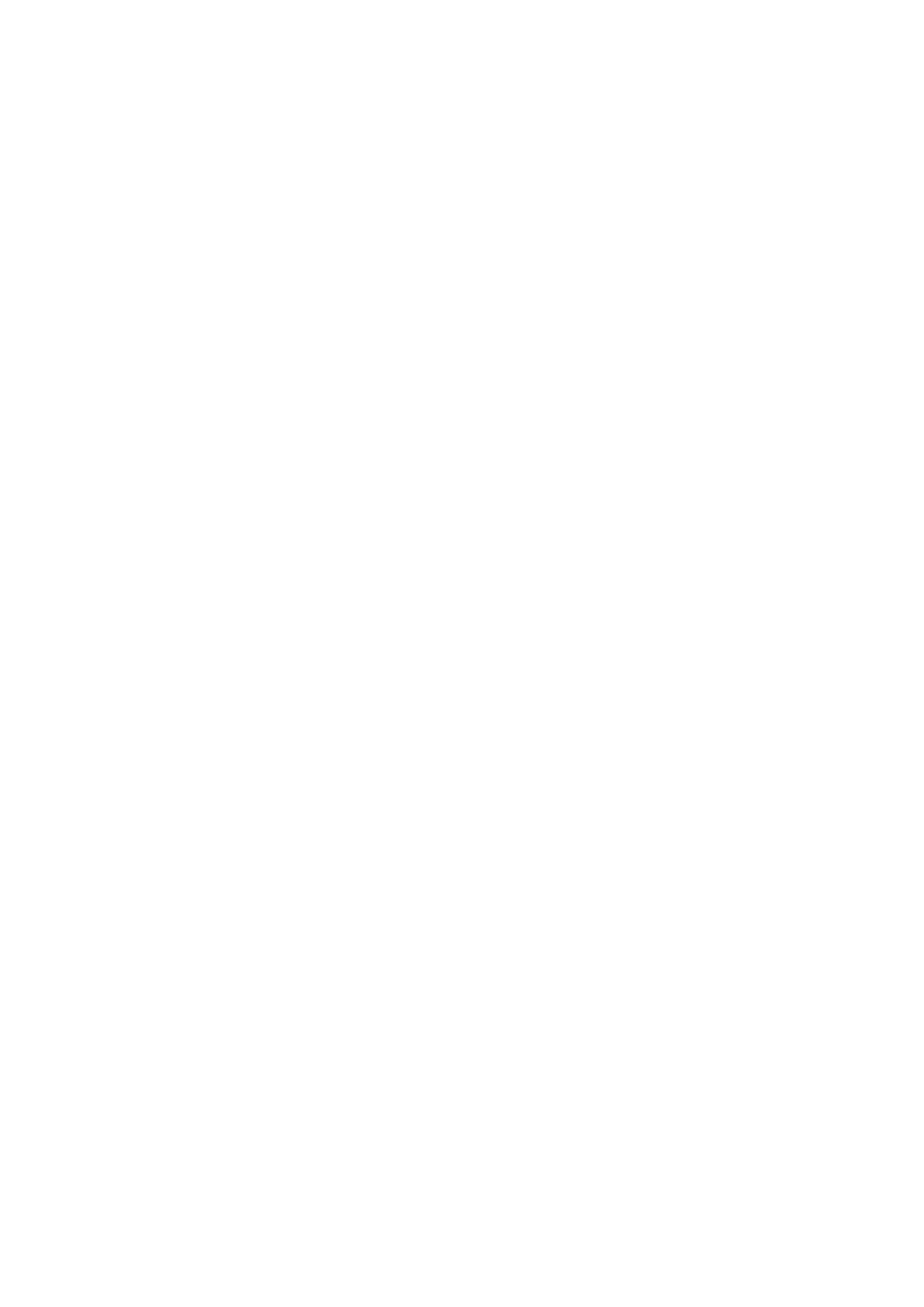# Duty of Disclosure

For Insureds who are not a natural person, before You enter into an insurance contract, You have a duty to tell Us anything that You know, or could reasonably be expected to know, may affect Our decision to insure You and on what terms.

- You have this duty until We agree to insure You
- You have the same duty before You renew, extend, vary or reinstate an insurance contract
- You do not need to tell Us anything that reduces the risk We insure You for; or
	- is common knowledge; or
	- We know or should know as an insurer; or
	- We waive Your duty to tell Us about.

#### If You do not tell Us something

If You do not tell Us anything You are required to tell Us, your contract may be cancelled or the amount payable under Your contract may be reduced if You make a claim, or both.

If Your failure to tell Us is fraudulent, Your claim may be rejected and not paid, and the contract may be treated as if it never existed.

#### For Individuals

If You are the Insured and a natural person, a different duty to the one set out above applies to You. Please contact Your intermediary so that You can be informed of the duty that applies to You.

# The Cost of the Policy and Paying for the **Insurance**

#### Premium

All cover is subject to the payment of Premium and the terms, conditions, exclusions and provisions of this Policy.

The Premium payable by You will be shown in Your Policy Schedule. The Premium is calculated taking into consideration a number of risk factors including the occupations of the Employees, the age of the Employees, the Waiting Period chosen, the sums insured and Your previous insurance history.

Premiums are subject to government charges, taxes and levies where applicable. They can include GST, stamp duty, and any other charges.

### Non-Payment of Premium

If the Insured fails to pay the Premium within the period of time stipulated in the quotation or within 120 days of inception of the policy, whichever occurs first, ("the due date") or if the payment method is dishonoured and therefore We have not received the payment by the due date, We will have the right to cancel the Policy. Unless We tell the Insured, any payment reminder We send does not change the expiry of the cover or the due date of the Premium.

#### Other costs, fees and charges

Other costs, fees and charges which may be applicable to the purchase of this Policy include:

Commission: Blend may receive a commission payment from Us when the Policy is issued, varied or renewed. For details of the relevant commission paid, please refer to the Policy Schedule, the Financial Services Guide or contact Blend directly.

Agency Fee: An agency fee may be charged by Blend for administration and compliance costs associated with Blend's role in the distribution of this product. This agency fee is in addition to the Premium and is noted separately in the tax invoice issued. The agency fee is not refundable in the event of cancellation unless the Policy is cancelled within the cooling-off period or is a full-term cancellation. For details of the Agency Fee payable, please refer to the Financial Services Guide or contact Blend directly.

#### Instalment Policies

Where We have agreed that you may pay Your Premium by instalments there are special conditions apply to Your Policy.

If You have not paid Your Premium instalment by the due date without reasonable and/or justifiable cause, We may do the following:

- Cancel Your Policy if any Premium instalment is unpaid for one month or more;
- In the event of a claim, not pay for any benefits You may be entitled to if an instalment is more than 14 days overdue;
- If an instalment is less than 14 days overdue, deduct the overdue amount from any claim settlement;
- For claims, deduct all outstanding Premium instalments which are unpaid from the settlement amount.

You are responsible for any bank fees or charges imposed or associated with lack of sufficient funds in Your account.

If You are renewing Your Policy and You paid Your previous Policy by instalments, We will continue to deduct instalments for Your renewed Policy, unless You tell Us otherwise.

# Taxation Implications

For the purposes of the below provisions for Taxation Implications, the use of:

- 'We', 'Us', and 'Our' includes Blend;
- 'You' and 'Your' means the Insured and the Insured Person (insofar as applicable).

The following taxation information is only a guide. Your individual circumstances will be important to and may affect the tax treatment of any Premiums You pay or benefits You receive. You should consult Your tax adviser regarding Your individual circumstances.

#### Income Tax

Generally, if You are entitled to receive weekly benefits, the Premium You pay may be tax deductible. Premiums may also be tax deductible if You have taken out Your Policy for a revenue purpose.

Generally, if You receive weekly benefits as noted above, these benefits may be assessable to You and subject to tax at Your marginal income tax rate. However, lump sum amounts that You receive are generally not taxable provided certain conditions are met.

Pay As You Go Withholding Taxes ('PAYGW') may be withheld from any payments to You deemed to be taxable income in Your hands.

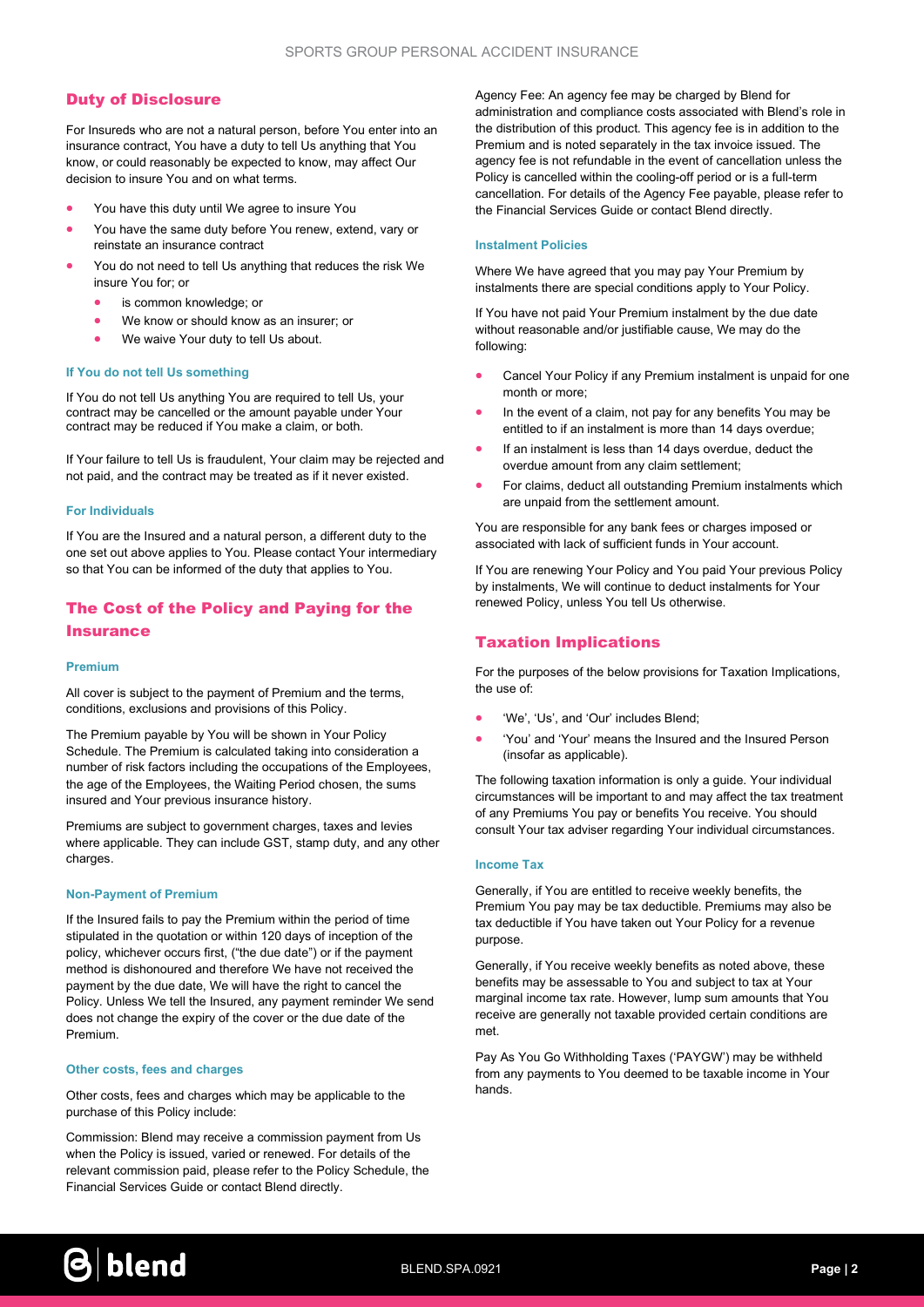#### Goods and Services Tax

Generally, You will not be required to pay Goods and Service Tax (GST) on any benefits You receive under Your Policy. However, You must advise Us if You are entitled to claim an input tax credit in relation to any GST payable on Your Premium and the extent of that entitlement. If You do not provide this information to Us, You may be liable to pay an amount of GST on benefits You receive.

If You are registered for GST, any payment We make may be reduced by the amount of any input tax credit You or another person are entitled to for those expenses.

# Cooling–Off Period

There is a twenty-one (21) day cooling-off period. If the Insured wishes to cancel the Policy, the Insured can cancel it by contacting Blend in writing within twenty-one (21) days of its date of issue.

We will refund all the Premium(and Agency Fee if applicable) paid less any non-refundable government charges, taxes and levies that We have paid.

The Insured cannot exercise this right if the Insured has made a claim under the insurance during the cooling-off period.

Even after this cooling-off period ends, You still have cancellation rights. See General Provisions.

# Receiving Your Policy Documents

You will receive the Policy documents:

- electronically, including but not limited to email; or
- by post.

If the Insured tells Blend to send the Policy documents electronically, Blend will send them to the email address that the Insured has provided. This will continue until the Insured tells Blend otherwise or until Blend advises that this method is no longer suitable. Each electronic communication will be deemed to be received by the Insured twenty-four (24) hours after it leaves Blend's information system. If the Insured does not tell Blend to send the Policy documents electronically, the Policy documents will be sent to the mailing address that the Insured has provided.

The Insured is responsible for ensuring that the email and contact details that Blend has are up to date. Please contact Blend to change any email or contact details.

# Updating the Policy

We will not make any material change to the Policy after the start of the Period of Insurance. Where a change is made to the Policy We will issue the Insured with new Policy Documents or other compliant document to update the relevant information except in limited cases.

A paper copy of any updated information is available to the Insured at no cost by contacting Blend.

## Renewal Procedure

Before this Policy expires, We will advise the Insured whether We intend to offer renewal and if so on what terms. It is important to check the terms of any renewal before renewing to ensure that the details are correct.

# How to Make a Claim

The Insured must notify Blend or Corporate Services Network ("CSN") as soon as reasonably possible but in any event no later than within thirty (30) days of an event that is likely to give rise to a claim. A failure to furnish Us with notice within the time provided in the Policy will not invalidate any claim but the amount payable under Your contract may be reduced to the extent to which We have suffered any prejudice due to such failure.

Once notified of a claim, CSN will provide the Insured with claim forms. The Insured must fully complete and return the claim forms to CSN together with such other information and documentation that CSN requires in order to consider the claim. This information can include health certificates, medical practitioners' reports, employer reports and related evidence of the claim.

You can notify an event and/or claim by sending notice to:

Corporate Services Network,

| Email:   | claims@csnet.com.au |
|----------|---------------------|
| Phone:   | +61 2 8256 1770     |
| Address: | GPO BOX 4276.       |
|          | Sydney, NSW 2001    |

# Complaints and Dispute Resolution

# **Process**

Allied World and Blend are committed to meeting and exceeding our clients' reasonable expectations whenever possible and would like to know if your reasonable expectations haven't been met. You are entitled to make a complaint about any aspect of your relationship with Blend or Allied World including the conduct of our agents and authorised representatives. Blend or its agent, or in the case of Allied World, its agent, will attempt in good faith to resolve any complaint/dispute in a fair, transparent and timely manner.

We aim to align with the General Insurance Code of Practice and comply with any relevant Australian Securities and Investments Commission (ASIC) guidelines.

Any complaint relating to this insurance should be referred to Blend in the first instance:

| Email: | feedback@blendinsurance.com.au            |
|--------|-------------------------------------------|
| Phone: | + 61 2 91586629                           |
|        | Postal Address: Blend Complaints Officer, |
|        | PO Box A2016, Sydney South NSW 1235       |

If we do not make a decision within the period that we tell you we will respond, we will tell you about your right to lodge a complaint with an external dispute resolution scheme. If you are not happy with our response, you can refer your complaint to the Australian Financial Complaints Authority ('AFCA') subject to its rules. AFCA provides a free and independent dispute resolution service for consumers who have general insurance disputes falling within its rules.

AFCA's contact details are:

| Email:   | info@afca.org.au                                                |
|----------|-----------------------------------------------------------------|
| Phone:   | 1800 931 678                                                    |
|          | Postal Address: Australian Financial Complaints Authority – GPO |
|          | Box 3. Melbourne VIC 3001                                       |
| Website: | www.afca.org.au                                                 |

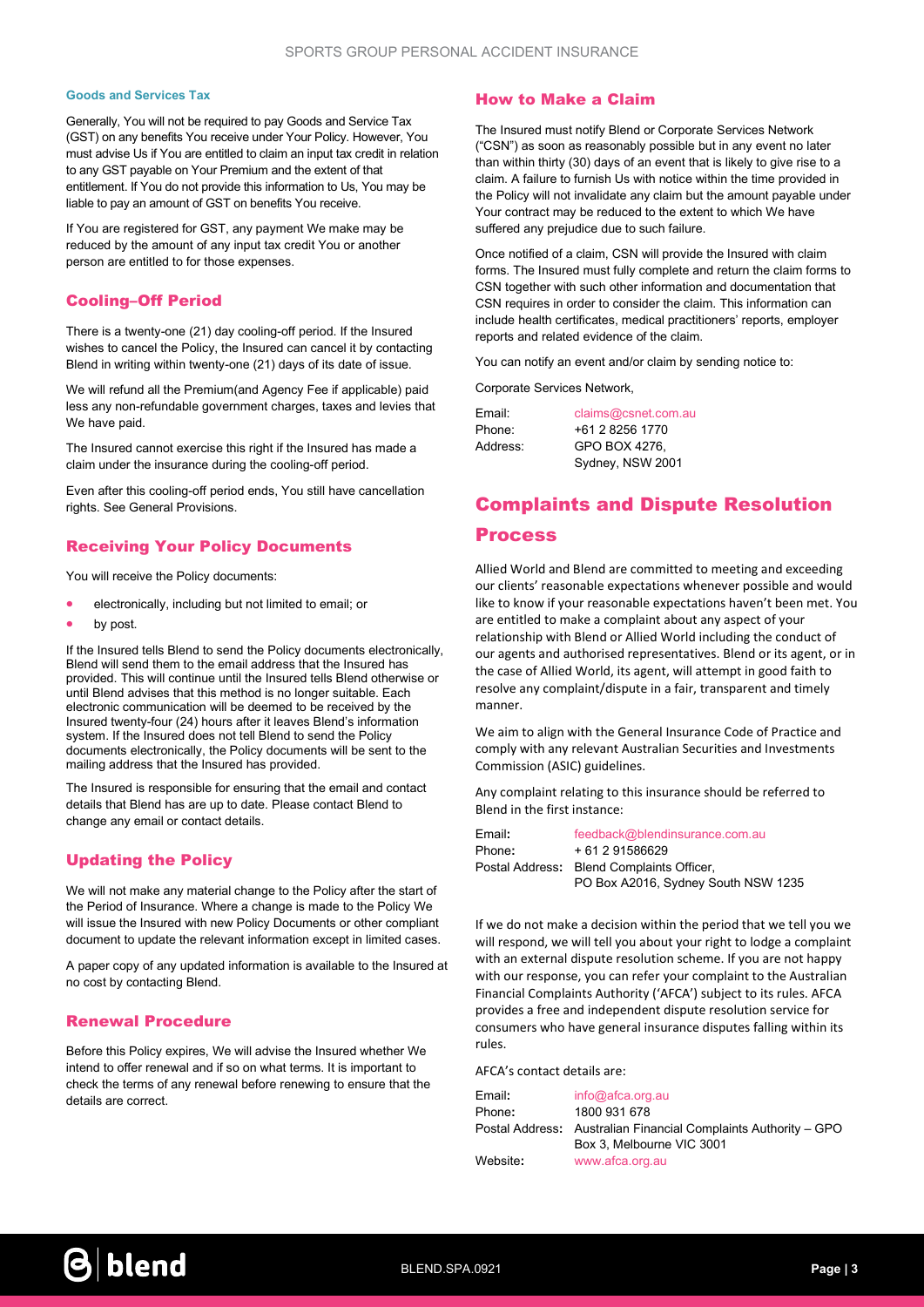# Privacy Statement

- a. In this Privacy Statement the use of:'We', 'Us' and 'Our' means Allied World and Blend
- **b.** 'You' and 'Your' means the Insured and Insured Person;

unless specified otherwise.

We are committed to protecting Your privacy. We are bound by the obligations of the Privacy Act 1988 (Cth). This sets out basic standards relating to the collection, use, storage and disclosure of personal information.

The primary purpose for Our collection, use, storage and disclosure of Your personal information is to enable Us to provide insurance services to You.

We need to collect, use and disclose Your personal information (which may include sensitive information) to consider Your application for insurance and to provide the cover You have chosen, administer the insurance and assess any claim. You can choose not to provide Us with some of the details or all Your personal information, but this may affect Our ability to provide the cover, administer the insurance or assess a claim.

We may disclose the personal information We collect to third parties who assist Us in providing the above services, such as related entities, distributors, agents, insurers, reinsurers and service providers. Some of these third parties may be located outside of Australia, for example Singapore or the United Kingdom. In all instances where personal information may be disclosed to third parties who may be located overseas, We will take reasonable measures to ensure that the overseas recipient holds and uses Your personal information in accordance with the consent provided by You and in accordance with Our obligations under the Privacy Act 1988  $(Cth)$ .

Personal Information will be obtained from individuals directly where possible and practicable to do so. Sometimes it may be collected indirectly (e.g. from Your insurance intermediary or co-insureds).

If You provide personal information for another person You represent to Us that:

- You have the authority from them to do so and it is as if they provided it to Us;
- You have made them aware that You will or may provide their personal information to Us, the types of third parties We may provide it to, the relevant purposes We and the third parties We disclose it to will use it for, and how they can access it. If it is sensitive information We rely on You to have obtained their consent on these matters. If You have not done or will not do either of these things, You must tell Us before You provide the relevant information.

You are entitled to access Your personal information and request correction if required.

By providing Us with Your personal information, You consent to Our collection, use and disclosure, as well as outlined above and in accordance with Allied World's and Blend's Privacy Policies.

This consent remains valid unless You alter or revoke it by giving written notice to Allied World's and Blend's Privacy Officer. Should You wish to withdraw Your consent, We may not be able to provide insurance services to You.

Allied World's Privacy Policy contains information on the kinds of personal information Allied World collects and holds, how Allied World does so and the purposes for which Allied World collects, holds, and discloses personal information. It also contains information on how Allied World can access Your personal information, how You can seek correction of such information or make a privacy related complaint and when Allied World is likely to disclose personal information to third parties and overseas recipients, including the countries in which Allied World is likely located.

You can download a copy of Allied World's Privacy Policy by visiting http://www.alliedworldinsurance.com/australia or request a copy to be sent to You by calling (02) 8015 2500.

Blend's Privacy Policy sets out how:

- Blend protects Your personal information;
- You may access Your personal information;
- You may correct Your personal information held by Us;
- You may complain about a breach of the Privacy Act 1988 (Cth) or Australian Privacy Principles and how Blend will deal with such a complaint.

If You would like additional information about privacy or would like to obtain a copy of the Privacy Policy, please contact Blend's Privacy Officer by:

Email: privacy@blendinsurance.com.au

Phone: +61 2 9307 6656 Postal Address: PO Box A2016, Sydney South, NSW 1235

You can download a copy of Blend's Privacy Policy by visiting www.blendinsurancesolutions.com.au.

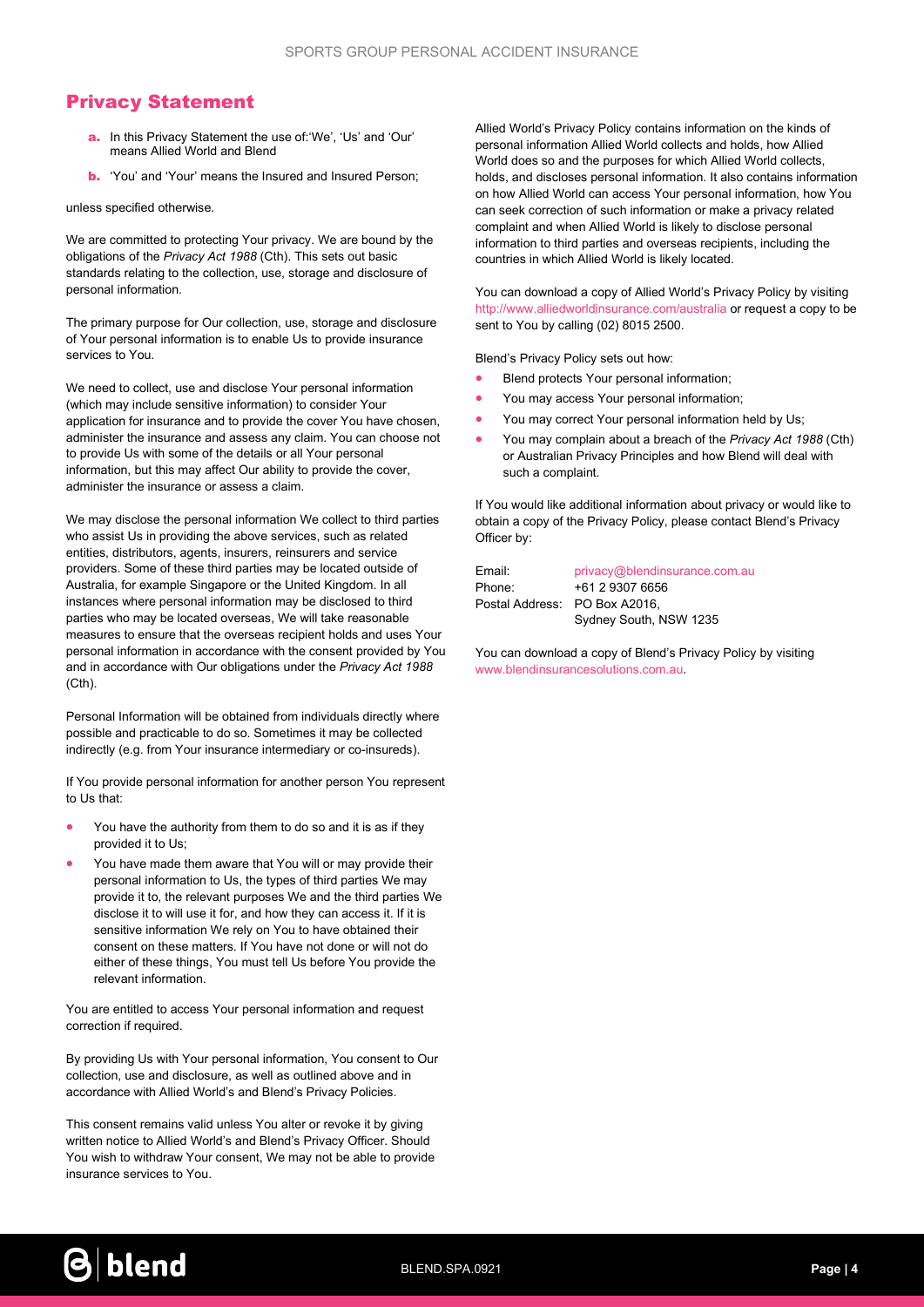# Summary of Benefits and Risks

This is a general summary only and does not form part of the Policy and cannot be relied on as a full description of the cover provided.

Please refer to the relevant sections of the Policy and Your Policy Schedule for full benefit details and applicable terms, limitations, conditions and exclusions.

# What the Policy covers

Note that You only have cover for the benefits listed below if specified as applicable in Your Policy Schedule.

| <b>Accidental Permanent Total</b><br><b>Disablement</b>                        | Lump sum Accidental Permanent Total Disablement benefit – one hundred (100%) percent of the<br>amount shown in the Policy Schedule.                                                                                                                                                                                                                                                                                                                                                                                                                                                                             |  |
|--------------------------------------------------------------------------------|-----------------------------------------------------------------------------------------------------------------------------------------------------------------------------------------------------------------------------------------------------------------------------------------------------------------------------------------------------------------------------------------------------------------------------------------------------------------------------------------------------------------------------------------------------------------------------------------------------------------|--|
| <b>Accidental Death</b>                                                        | Lump sum Accidental Death benefit - one hundred (100%) percent of the amount shown in the<br>Policy Schedule.                                                                                                                                                                                                                                                                                                                                                                                                                                                                                                   |  |
| <b>Temporary Total and</b><br><b>Temporary Partial Disablement</b><br>benefits | Weekly disablement benefits as a result of Injury for Temporary Total Disablement and Temporary<br>Partial Disablement as shown in the Policy Schedule.                                                                                                                                                                                                                                                                                                                                                                                                                                                         |  |
| <b>Broken Bones and loss or</b><br>damage to Teeth                             | Lump sum benefit - % of the amount shown in the Policy Schedule.                                                                                                                                                                                                                                                                                                                                                                                                                                                                                                                                                |  |
| <b>Weekly benefits</b>                                                         | Weekly benefits are payable for up to a maximum period as specified in the Policy Schedule.                                                                                                                                                                                                                                                                                                                                                                                                                                                                                                                     |  |
| <b>Personal Wellbeing</b>                                                      | Accidental HIV Infection Benefit, Accommodation and Transport Benefit, Additional Out Of Pocket<br>Expenses, Advanced Payment, Bedcare Benefit, Childcare Benefit, Coma Benefit, Dependent Child<br>Benefit, Domestic Help Benefit, Education Fund Benefit, Escalation of Claim Benefit, Home Care<br>Benefit, Hospitalisation Waiting Period Waiver, Independent Financial Advice, Modification Benefit,<br>Non-Medicare Medical Benefit, Orphan Benefit, Parents Inconvenience Benefit, Rehabilitation<br>Benefit, Spouse/Partner Retraining Benefit, Student Tutorial Benefit, Unexpired Membership Benefit. |  |
| <b>Corporate Protection</b>                                                    | Chauffeur Benefit, Corporate Image Protection, Disappearance, Funeral Expenses.                                                                                                                                                                                                                                                                                                                                                                                                                                                                                                                                 |  |

#### What the Policy doesn't cover

No benefits are payable under the Policy where the Injury:

| War, Civil War                                                | Occurs as a result of War, Civil War or warlike operations, civil unrest or political unrest except Passive<br>War.                                                                                                                                                   |  |
|---------------------------------------------------------------|-----------------------------------------------------------------------------------------------------------------------------------------------------------------------------------------------------------------------------------------------------------------------|--|
| Epidemic or pandemic                                          | Occurs as a result of epidemic or pandemic (as announced by the government of Australia or the World<br>Health Organization) in existence before commencing travel outside Australia or announced by the<br>government of Australia or the World Health Organization. |  |
| <b>Professional Sports</b>                                    | Results from the Insured Person taking part in, participating or training for professional sport of any kind,<br>or the sport where the Insured Person earns majority of their income.                                                                                |  |
| Air travel                                                    | Results from engaging in air travel or aerial activities except where the Insured Person is travelling as a<br>passenger in a properly licensed aircraft.                                                                                                             |  |
| Intentional or self-inflicted                                 | Is deliberately self-inflicted or intentionally caused by the Insured Person.                                                                                                                                                                                         |  |
| <b>Criminal acts</b>                                          | Results from a criminal act committed by the Insured Person or any other beneficiary of the benefits<br>under this insurance.                                                                                                                                         |  |
| <b>Maximum Age</b>                                            | Occurs after the Insured Person reaches the Maximum Age.                                                                                                                                                                                                              |  |
| <b>Sickness and Pre-Existing</b><br><b>Medical Conditions</b> | Results from Sickness or Pre-Existing Medical Conditions as defined.                                                                                                                                                                                                  |  |
| <b>Sexually transmitted</b><br>diseases, AIDS/HIV             | Is a sexually transmitted disease, A.I.D.S or H.I.V infection except to the extent that it is covered under<br>Section 2 - Personal Wellbeing - Accidental HIV Infection.                                                                                             |  |
| Nuclear exposure or<br>radioactivity                          | Occurs as a result of the use, existence or escape of nuclear weapons material or ionising radiation<br>from or contamination by radioactivity from any nuclear waste from the combustion of nuclear fuel.                                                            |  |
| <b>Health Insurance Act</b>                                   | Contravention of the Health Insurance Act 1973 (Cth), the Private Health Insurance Act 2007 (Cth) or<br>the National Health Act 1953 (Cth).                                                                                                                           |  |

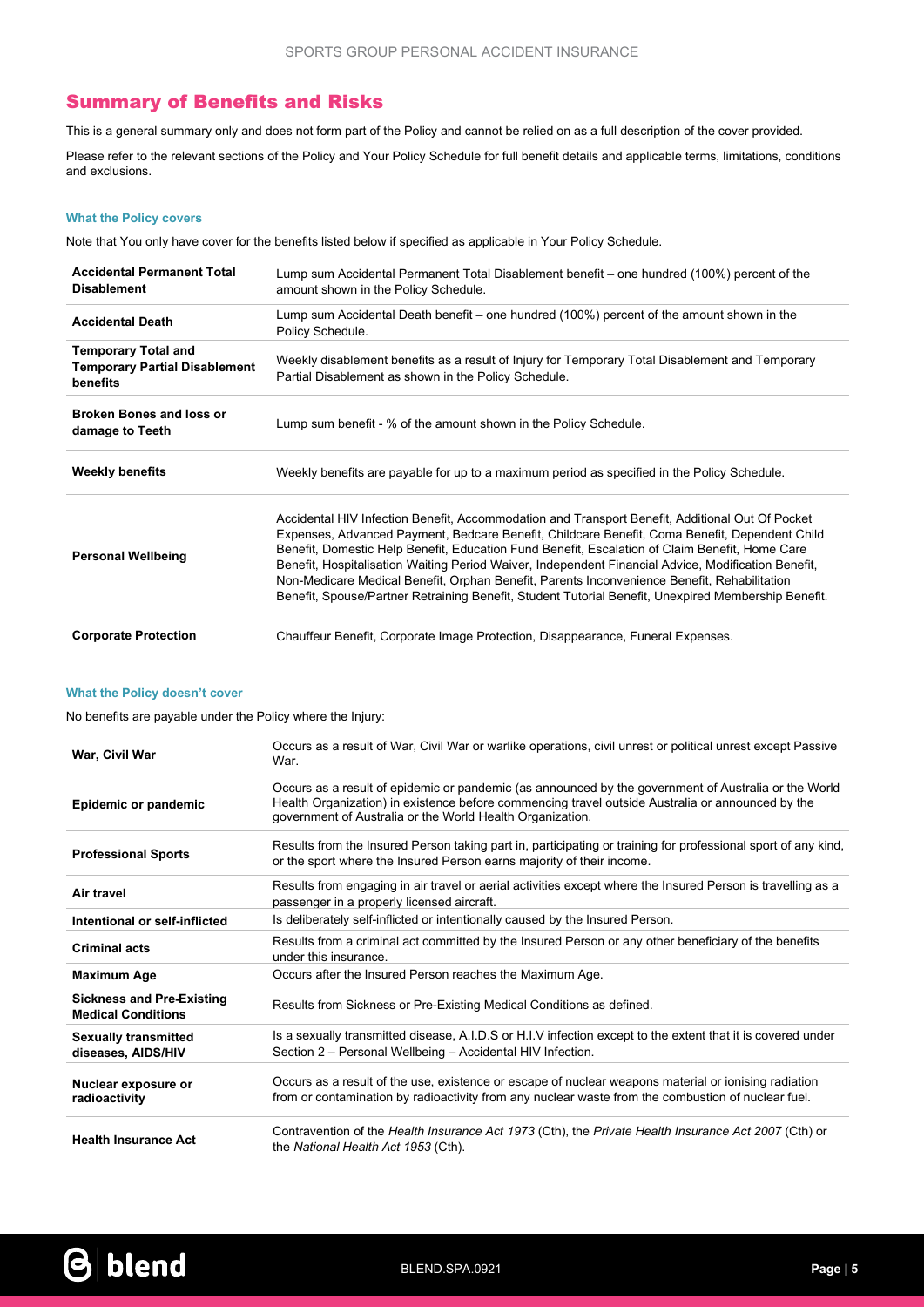| When can Weekly Benefits be reduced or not paid |  |  |  |
|-------------------------------------------------|--|--|--|
|-------------------------------------------------|--|--|--|

| <b>Lump Sum Benefits</b>                        | No benefit shall be payable for more than one (1) condition in respect of the same Injury, in which case<br>the highest benefit will be payable.          |  |
|-------------------------------------------------|-----------------------------------------------------------------------------------------------------------------------------------------------------------|--|
| <b>Waiting Period</b>                           | No weekly benefits are payable for disablement during the Waiting Period stated in the Policy Schedule.                                                   |  |
| Beyond the maximum benefit<br>period            | As specified on the Policy Schedule, in respect to any one (1) Injury.                                                                                    |  |
| Able to return to work in a<br>reduced capacity | Weekly benefits will be reduced to twenty-five percent (25%) if the Insured Person is able to return to<br>work with the Insured but elects not to do so. |  |
| Fit to return to work                           | Weekly benefits will cease once the Insured Person is deemed fit to return to work by a Doctor.                                                           |  |
| <b>Death</b>                                    | Weekly and other benefits will cease when the Insured Person dies.                                                                                        |  |
|                                                 |                                                                                                                                                           |  |

Failure to follow medical advice If the Insured Person fails to follow the advice of or undertake the recommended treatment by a Doctor for the current disability.

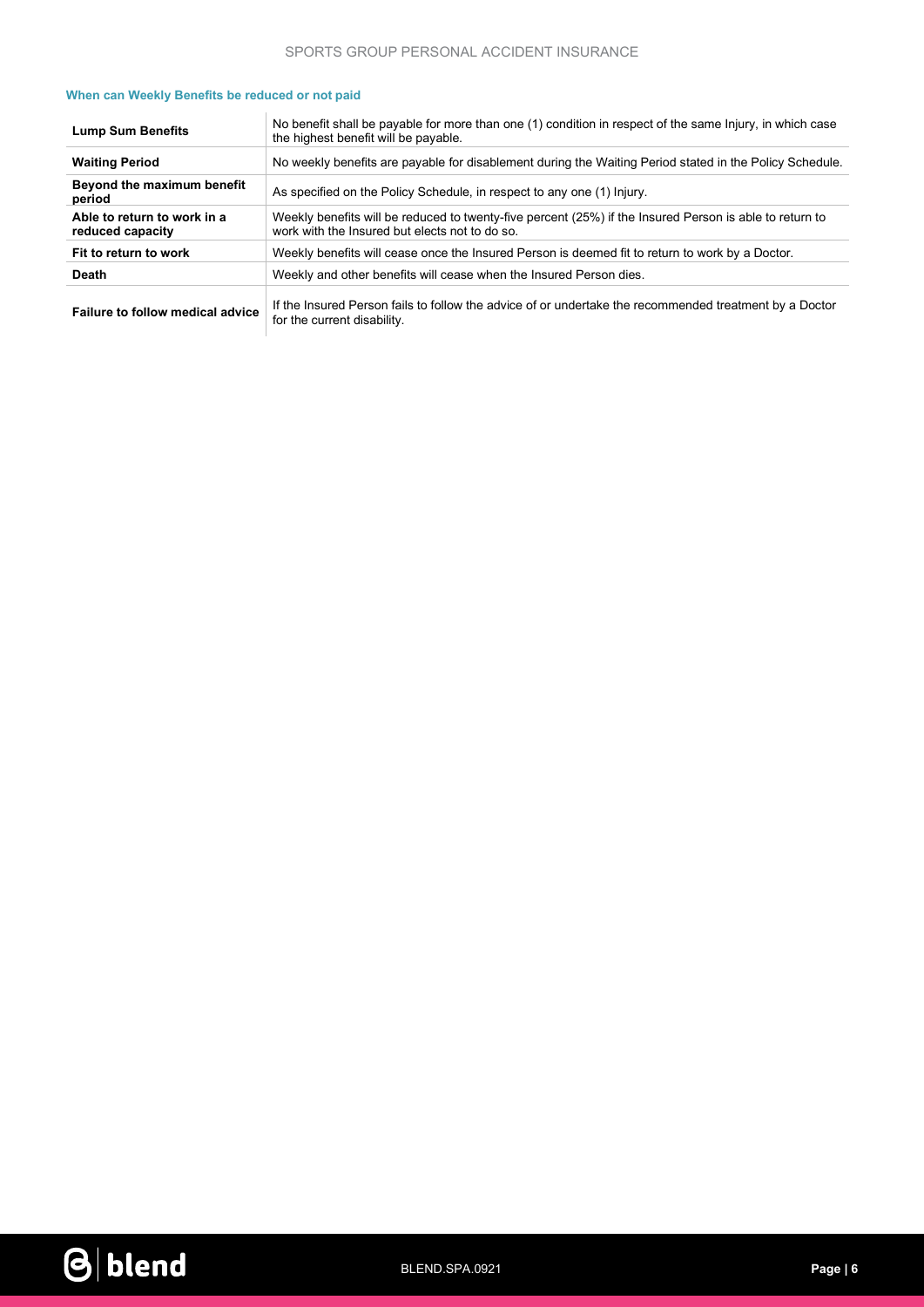# General Definitions

For the PDS and Policy, the following important definitions apply. Any word or expression to which a specific meaning has been given in any part of this document shall bear this meaning wherever it begins with a capital letter.

Accident means an incident that happens unexpectedly and unintentionally resulting in an Injury.

Accidental Death means the death of an Insured Person as a result of an Accident.

Civil War means a state of armed opposition, whether declared or not, between two or more parties belonging to the same country where the opposing parties are of different ethnic, religious or ideological groups, including armed rebellion, revolution, sedition, insurrection, civil unrest, coup d'état and the consequences of martial law.

Complete Fracture means a fracture in which the bone is broken completely across and no connection is left between the pieces.

Dependent Child/Children means an Insured Person's and/or their Spouse/Partner's unmarried dependent children (including step or legally adopted children) as long as they are under nineteen (19) years of age, or under twenty-five (25) years of age while they are full-time students at an accredited institution of higher learning and in either case, primarily dependent on the Insured Person for maintenance and support. It also means the Insured Person's and/or Spouse/Partner's unmarried children over nineteen (19) years of age who are physically or mentally incapable of self-support.

Disappearance means a body has not been found within twelve (12) months after the date of that Disappearance, and sufficient evidence is produced to Our satisfaction that leads inevitably to the conclusions that the Insured Person sustained an Injury and that such an Injury caused the Insured Person's death.

Doctor means a person legally qualified and registered to practice medicine in Australia and who is a person other than the Insured Person, their relatives, business partners, shareholders or employees. Chiropractors, physiotherapists and alternative therapy providers are not regarded as a Doctor.

Domestic Duties means the usual and ordinary Domestic Duties undertaken by someone as a homemaker and could include child-minding and home help services.

Event(s) means the Event(s) described in the relevant Table of Events in this document.

Finger(s), Thumb(s) or Toe(s) means the digits of a Hand or Foot.

Foot means the entire Foot below the ankle.

Geographical Limit means the region specified on Your Policy Schedule. For avoidance of doubt cover outside of Australia is not available where sanction limitation(s) and exclusion(s) apply (see 'Sanctions Limitations and Exclusion Clause' in General Provisions).

Hairline Fracture means mere cracks in the bone.

Hand means the entire Hand below the wrist.

Injury means a physical bodily injury resulting from an Accident which occurs during the Period of Insurance and is not a Sickness and which:

- results in any of the Events set out in the Table of Events shown under Section 1 – Personal Injury – Parts A, B, C, and/or d within twelve (12) months of the Accident; and
- **b.** results solely and independently from;
	- **i.** the Accident; and/or
	- ii. Sickness directly resulting from medical or surgical

treatment rendered necessary by the Accident; and

iii. may include an Injury caused by an Insured Person being directly and unavoidably exposed to the elements as a result of an Accident.

Insured means the Insured specified in the Policy Schedule as the Insured.

Insured Person means such person or persons as described in the Policy Schedule, who are nominated by the Insured for insurance under this Policy and with respect to whom Premium has been paid or agreed to be paid. An Insured Person is a person that is legally entitled to claim under the Policy by reason of the operation of Section 48 of the Insurance Contracts Act 1984 (Cth) and no other basis.

Limb(s) means the entire Limb between the shoulder and wrist or between the hip and ankle.

Loss means in connection with:

- a. a Limb, Permanent physical severance or Permanent total loss of the use of the Limb;
- **b.** an eye, total and Permanent loss of all sight in the eye;
- c. hearing, total and Permanent loss of hearing;

and which in each case is solely caused by an Injury.

Maximum Age means the maximum age applicable for Insured Persons as specified on Your Policy Schedule, but where not specified it shall be 70 years.

Non-Medicare Medical Expenses means expenses incurred by an Insured Person or the Insured within twelve (12) calendar months of the Accident that caused the injury suffered by the Insured Person, that are not subject to any full or partial Medicare rebate, for treatment of an Injury certified necessary by a Doctor to a registered private hospital, physiotherapist, chiropractor, osteopath, nurse or similar provider of medical services. It does not mean dental treatment, unless such treatment is necessarily required, to Teeth other than dentures and is caused by an Injury.

Operative Time means the operative time within the Period of Insurance that the cover under this Policy applies, as stated in the Policy Schedule.

Other Fracture means any fracture other than a Complete Fracture, Hairline Fracture or Simple Fracture.

Paraplegia means the Permanent loss of use of both legs and the Permanent loss of use of the whole of or part of the lower half of the body.

Passive War means a claim as the result of or contributed to by War or Civil War outside Australia whilst the Insured Person is undertaking any travel outside Australia whether on business or holiday, or whilst the Insured Person is on secondment, subject to such travel being for no more than 180 days.

Period of Insurance means the period stated in the Policy Schedule or such shorter time if the Policy is cancelled or We agree with the Insured.

Permanent means having lasted twelve (12) consecutive months from the Injury and at the expiry of that time being in the opinion of a Doctor beyond hope of improvement.

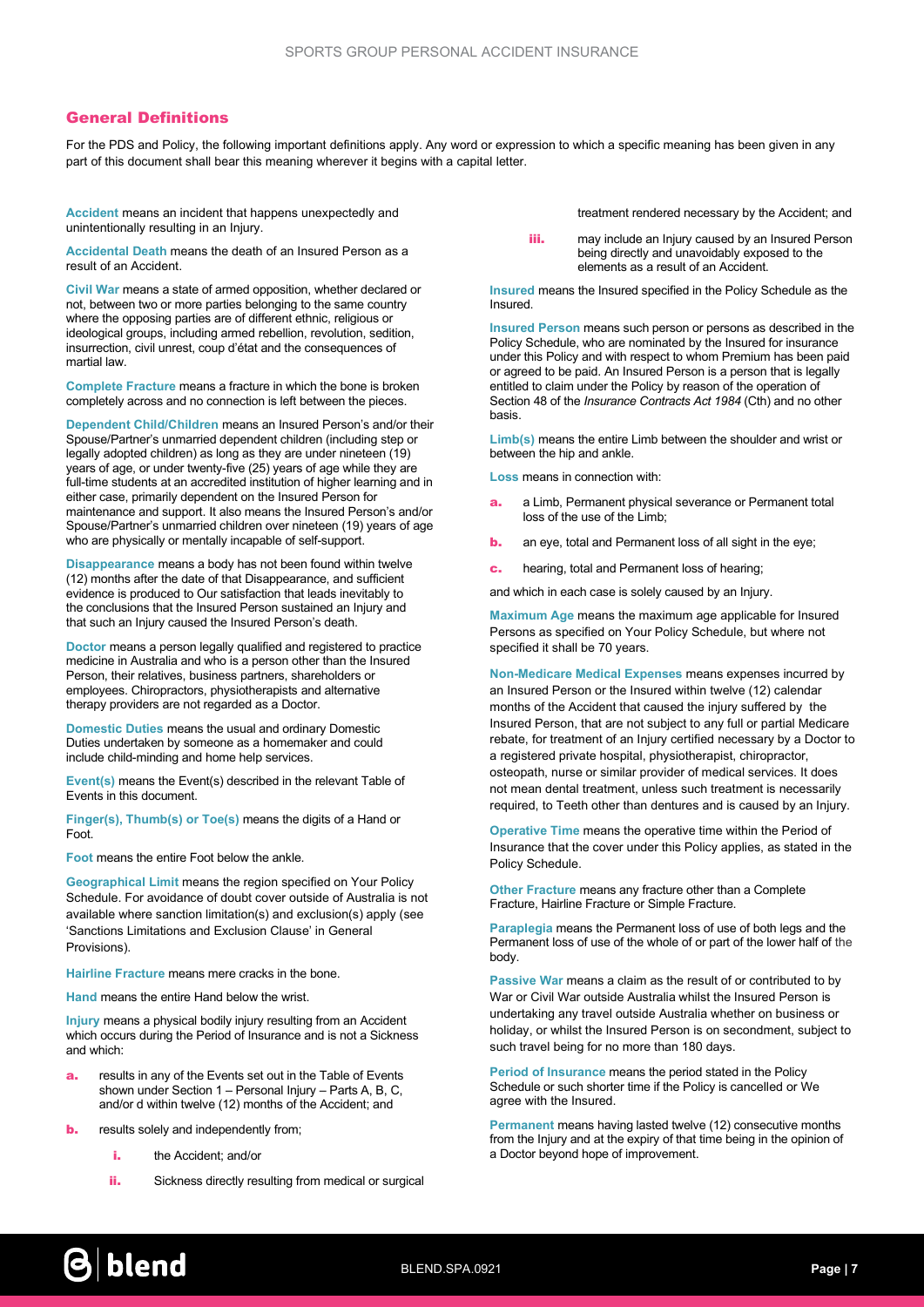Permanent Total Disablement means total disablement which is Permanent and is as a result of an Accident and which entirely prevents the Insured Person forever from engaging in any business, profession, occupation or employment for which they are reasonably qualified by training, education or experience.

Policy means:

- a. the Policy Schedule;
- **b.** this PDS and Policy Wording;
- c. any proposal or application completed by the Insured and/or Insured Person;
- d. any endorsement or other document We tell the Insured forms part of the Policy which may vary or modify the above documents.

Policy Schedule means the Policy Schedule showing details of the cover attaching to and forming part of the Policy or any subsequently substituted Policy Schedule.

Pre-Existing Medical Condition means any illness, disease, syndrome, injury, disability or other condition, including any symptoms:

- a. of which the Insured Person is aware or a reasonable person in the circumstance would be expected to have been aware; or
- **b.** for which the Insured Person has sought or received medical attention, undergone tests or taken prescribed medication;

in the twelve (12) months prior to them being covered under this Policy.

Premium means the Premium as shown in the Policy Schedule that is payable by the Insured in respect of this Policy.

Quadriplegia means the Permanent loss of use of all four limbs.

Salary means the average weekly pre-tax income derived from the Insured Person's exertion during the period of twelve (12) months immediately preceding the date of Temporary Total Disablement or Temporary Partial Disablement or during such shorter period as the Insured Person has been employed (or self-employed) in their occupation at the time the disability occurred; subject to:

- **a.** in the case of an Employee remunerated by wages or Salary, income includes any allowances that are payable to the Employee as part of the Employee's remuneration, whether in addition to the Employee's wage or Salary or not, but does not include any bonuses, commissions, overtime payments or other allowances before any salary sacrifice deductions;
- **b.** in the case of a self-employed person, income is net of business costs and expenses incurred in deriving that income.

Seek Employment means the Insured Person being registered with the government agency or department which is responsible for providing employment services and/or a recruitment agency and actively looking for employment by providing Us with proof of submitting a minimum of two (2) new job applications per week to the agency or department or such other evidence as may be reasonable in all the circumstances.

Sickness means any illness or disease suffered by the Insured Person.

Simple Fracture means a fracture in which there is a basic and uncomplicated break in the bone and which in the opinion of a Doctor requires minimal and uncomplicated medical treatment.

Spouse/Partner means the Insured Person's husband or wife living with the person or any person irrespective of gender living in a defacto marital relationship with the person.

Temporary Partial Disablement means that in the opinion of a Doctor, the Insured Person is temporarily unable to perform in a substantial part of their usual occupation, and while under the care of and acting in accordance with the instructions and/or advice of a Doctor.

Temporary Total Disablement means that in the opinion of a Doctor, the Insured Person is temporarily unable to perform in their usual occupation, and while under the care of and acting in accordance with the instructions and/or advice of a Doctor.

Tooth/Teeth means a sound and natural permanent Tooth but does not include first or milk Teeth, dentures or implants.

Utilisation of Nuclear, Chemical or Biological Weapons of Mass Destruction means:

- the use of any explosive nuclear weapon or device; or
- **b.** the emission, discharge, dispersal, release or escape of:
	- i. fissile material emitting a level of radioactivity, or
	- ii. any pathogenic (disease producing) microorganism(s) and/or biologically produced toxin(s) (including genetically modified organisms and chemically synthesised toxins), or
	- iii. any solid, liquid or gaseous chemical compound which, when suitably distributed;

which is capable of causing incapacitating disablement or death amongst people or animals.

Waiting Period means the period specified in the Policy Schedule during which no benefits are payable by Us in relation to Section 1 – Personal Injury – Part B – Weekly Benefits – Injury.

War means a state of armed conflict, whether declared or not, between different nations, states, or armed groups using military force to achieve economic, geographic, nationalistic, political, racial, religious or other ends.

We/Our/Us means the Australian branch of Allied World Assurance Company, Ltd (ABN 54 163 304 907) ('Allied World').

You/Your means the Insured as specified on the Policy Schedule.

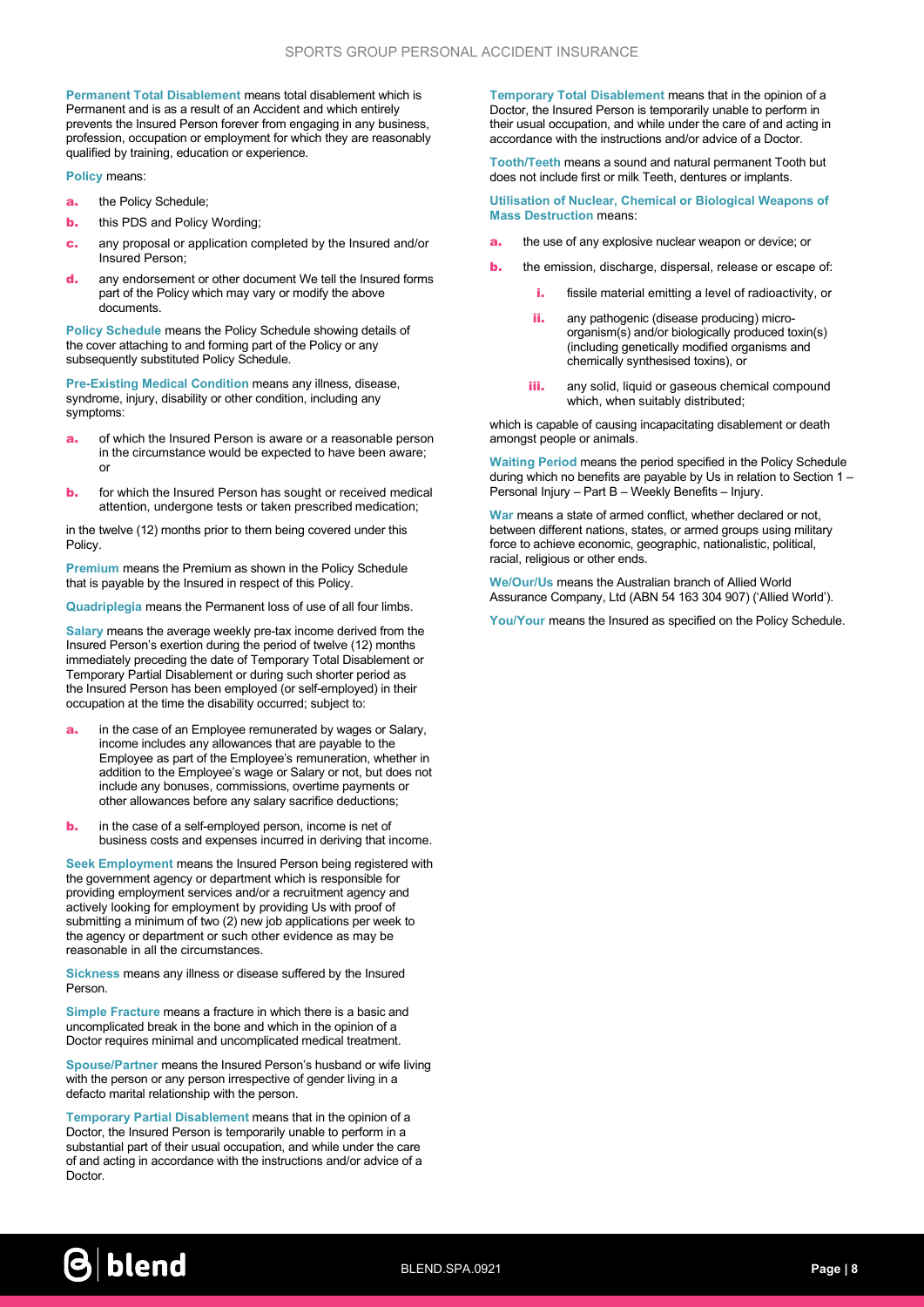# Policy Wording

# Cover

Where We have agreed to enter a Policy with the Insured, in return for the Insured paying Us or agreeing to pay the required Premium, We will cover the Insured Persons or the Insured against events described in this Policy as agreed by Us and specified in the Policy Schedule.

Cover is only provided for each applicable benefit:

- where it is specified as applying to that Insured Person or Insured in the Policy Schedule;
- where the relevant covered event occurs in the Geographical Limit and during the Operative Time specified in the Policy Schedule;
- up to the maximum limits and maximum periods as applicable specified in the Policy Schedule;
- subject to the applicable Waiting Period as applicable as specified in the Policy Schedule; and
- subject to the terms, conditions, provisions and exclusions of the Policy.

# Section 1 | Personal Injury

#### Extent of Cover Injury

If during the Period of Insurance an Insured Person suffers an Accident which directly results in an Injury which results in the occurrence of any of the Events set out in the Table of Events shown under Section 1 – Personal Injury – Parts A, B, C, and/or D, We will pay the benefit set out. However, the Event must occur within twelve (12) months of the Accident giving rise to the Injury.

Table of Events Part A - Lump Sum Benefits

Cover for an Event under this Part applies only if an amount for that Event is shown in the Policy Schedule against Section 1 – Personal Injury – Part A – Lump Sum Benefits.

| Event |                                                                                                                                                                                                                                                                                          | <b>Benefit</b> |
|-------|------------------------------------------------------------------------------------------------------------------------------------------------------------------------------------------------------------------------------------------------------------------------------------------|----------------|
| 1.    | <b>Accidental Death</b>                                                                                                                                                                                                                                                                  | 100%           |
| 2.    | <b>Permanent Total Disablement</b>                                                                                                                                                                                                                                                       | 100%           |
| 3.    | Paraplegia or Quadriplegia                                                                                                                                                                                                                                                               | 100%           |
| 4.    | Permanent and incurable paralysis of all Limbs                                                                                                                                                                                                                                           | 100%           |
| 5.    | Permanent and total loss of sight of one (1) or both eyes                                                                                                                                                                                                                                | 100%           |
| 6.    | Permanent physical severance or Permanent total loss of<br>the use of one (1) or more Limbs                                                                                                                                                                                              | 100%           |
| 7.    | Permanent and incurable insanity                                                                                                                                                                                                                                                         | 100%           |
| 8.    | Permanent and total loss of<br>use of lens of both eyes<br>a.<br>use of lens of one (1) eye<br>b.                                                                                                                                                                                        | 100%<br>60%    |
| 9.    | Permanent and total loss of:<br>hearing of both ears<br>a.<br>b.<br>hearing of one (1) ear                                                                                                                                                                                               | 80%<br>30%     |
| 10.   | Burns:<br>third degree burns and/or resultant disfigurement<br>a.<br>which covers more than thirty (30) percent of the<br>entire external body<br>second degree burns and/ or resultant<br>b.<br>disfigurement which covers more than thirty (30)<br>percent of the entire external body | 60%<br>30%     |
| 11.   | Permanent total loss of use of four (4) Fingers and Thumb<br>of either Hand                                                                                                                                                                                                              | 80%            |
| 12.   | Permanent total loss of use of four Fingers (4) of either<br>Hand                                                                                                                                                                                                                        | 50%            |
| 13.   | Permanent total loss of use of the Thumb of either Hand;<br>both joints<br>a.<br>one (1) joint<br>b.                                                                                                                                                                                     | 40%<br>20%     |
| 14.   | Permanent total loss of use of Fingers of either Hand;<br>three (3) joints<br>a.                                                                                                                                                                                                         | 20%            |

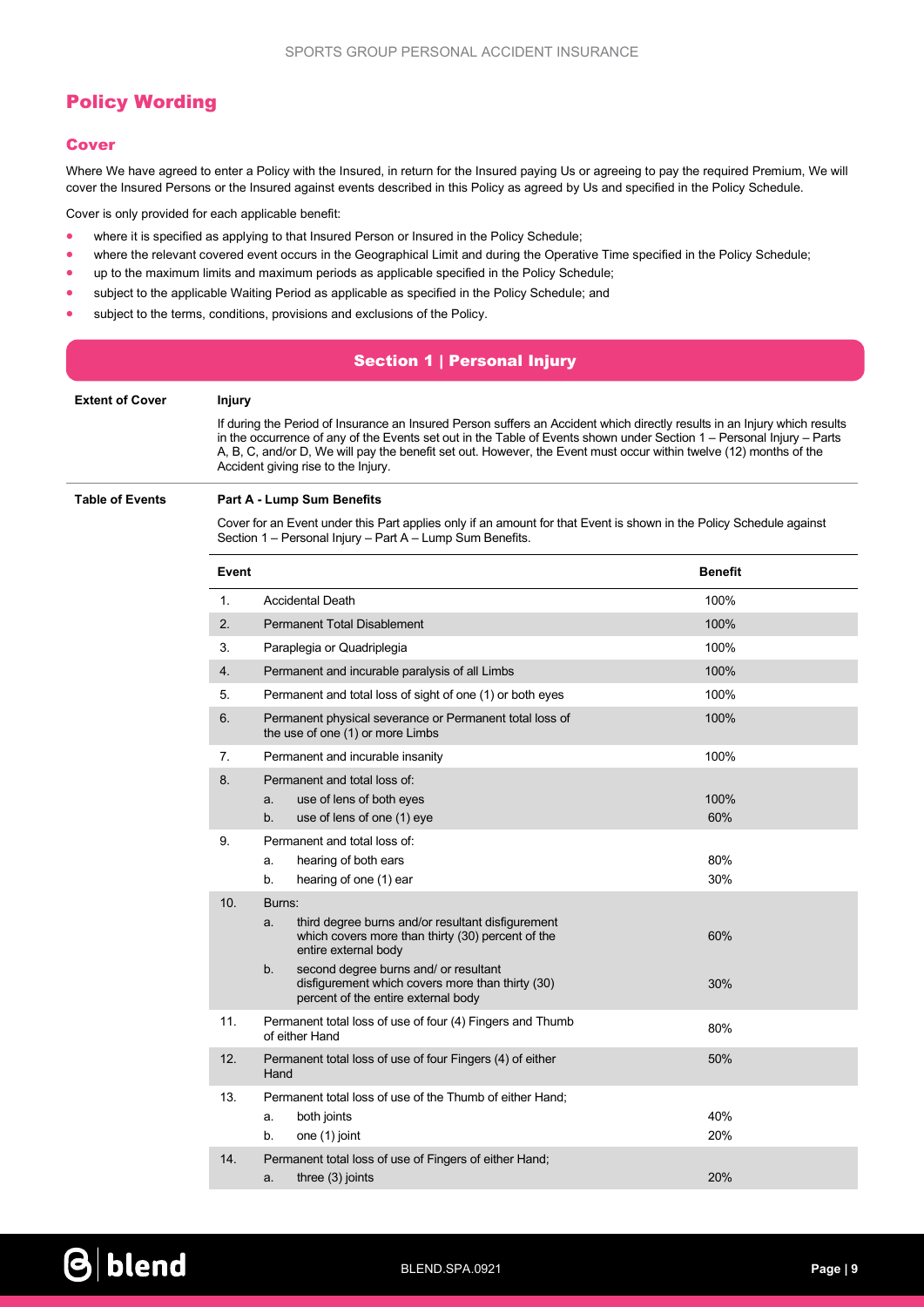### SPORTS GROUP PERSONAL ACCIDENT INSURANCE

|     | b <sub>1</sub><br>two (2) joints                                                 | 15%                                                                                                                                                                                                                                                           |
|-----|----------------------------------------------------------------------------------|---------------------------------------------------------------------------------------------------------------------------------------------------------------------------------------------------------------------------------------------------------------|
|     | one (1) joint<br>C.                                                              | 10%                                                                                                                                                                                                                                                           |
| 15. | Permanent total loss of use of Toes of either Foot:                              |                                                                                                                                                                                                                                                               |
|     | all - one Foot<br>a.                                                             | 15%                                                                                                                                                                                                                                                           |
|     | b.<br>$great - both joints$                                                      | 5%                                                                                                                                                                                                                                                            |
|     | great - one joint<br>C.                                                          | 3%                                                                                                                                                                                                                                                            |
|     | d.<br>other than great Toe - each Toe                                            | $1\%$                                                                                                                                                                                                                                                         |
| 16. | Fractured leg or patella with established non-union                              | 10%                                                                                                                                                                                                                                                           |
| 17. | Loss of at least fifty (50) percent of all Teeth                                 | 1% per Tooth<br>up to a maximum of<br>\$10,000 in total                                                                                                                                                                                                       |
| 18. | Shortening of leg by at least five (5) centimetres                               | 10%                                                                                                                                                                                                                                                           |
| 19. | Permanent partial disablement not otherwise provided for<br>under Events 8 to 18 | Such percentage of the lump sum amount as<br>We in Our discretion and having regard to the<br>Insured's interests, shall determine, but not<br>more than 75%, and being in Our opinion not<br>inconsistent with the benefits provided under<br>Fyents 8 to 18 |

### Part B – Weekly Benefits - Injury

Cover for an Event under this Part applies only if an amount for that Event is shown in the Policy Schedule against Section 1 – Personal Injury – Part B – Weekly Benefits – Injury.

| Event |                                                                                                                                                                                                               | <b>Benefit</b>                                                                                                                                                                                                                                                                                                                                           |
|-------|---------------------------------------------------------------------------------------------------------------------------------------------------------------------------------------------------------------|----------------------------------------------------------------------------------------------------------------------------------------------------------------------------------------------------------------------------------------------------------------------------------------------------------------------------------------------------------|
| 20.   | Temporary Total Disablement<br>From the date Temporary Total Disablement as a result<br>of Injury commences and whilst the Temporary Total<br>Disablement persists and after the Waiting Period:              | We will pay up to the amount in the Policy<br>Schedule against Section 1 - Personal Injury -<br>Part B - Weekly Benefits - Injury, but not<br>exceeding the Salary of the Insured Person.                                                                                                                                                                |
| 21.   | Temporary Partial Disablement<br>From the date the Temporary Partial Disablement as a<br>result of Injury commences and whilst the Temporary<br>Partial Disablement persists and after the Waiting<br>Period: | We will pay up to the amount in the Policy<br>Schedule against Section 1 - Personal Injury -<br>Part B - Weekly Benefits - Injury, less any<br>amount of current earnings as a result of<br>working in a reduced capacity with the<br>Insured, provided the combined amount does<br>not exceed the percentage of Salary shown in<br>the Policy Schedule. |
|       |                                                                                                                                                                                                               |                                                                                                                                                                                                                                                                                                                                                          |

Should the Insured Person be able to return to work with the Insured in a reduced capacity but elect not to do so then the benefit payable will be twenty-five (25%) of the amount payable for Event 20.

#### Part C – Injury Resulting in Fractured Bones

Cover for an Event under this Part applies only if an amount for that Event is shown in the Policy Schedule against Section 1 – Personal Injury – Part C – Injury Resulting in Fractured Bones.

The maximum benefit payable for any one (1) Accident resulting in fractured bones shall be the amount shown in the Policy Schedule against Section 1 – Personal Injury – Part C – Injury Resulting in Fractured Bones.

In the case of an established non–union of any of the above fractures, We will pay an additional benefit of five (5) percent of the amount shown in the Policy Schedule against Section 1 – Personal Injury – Part C – Injury Resulting in Fractured Bones or three thousand dollars (\$3,000), whichever is the greater.

| Event |                                                                     | <b>Benefit</b> |
|-------|---------------------------------------------------------------------|----------------|
| 22.   | Complete Fracture of neck, spine or skull                           | 100%           |
| 23.   | Hip                                                                 | 75%            |
| 24.   | Other Fracture of jaw, pelvis leg, ankle or knee                    | 50%            |
| 25.   | Cheekbone, shoulder or Hairline Fracture of neck, skull<br>or spine | 40%            |
| 26.   | Other Fracture of arm, elbow, wrist or ribs (per rib)               | 30%            |
| 27.   | Simple Fracture of jaw, pelvis leg, ankle or knee                   | 25%            |
| 28.   | Nose or Collarbone                                                  | 25%            |
| 29.   | Simple Fracture of arm, elbow, wrist or ribs (per rib)              | 25%            |

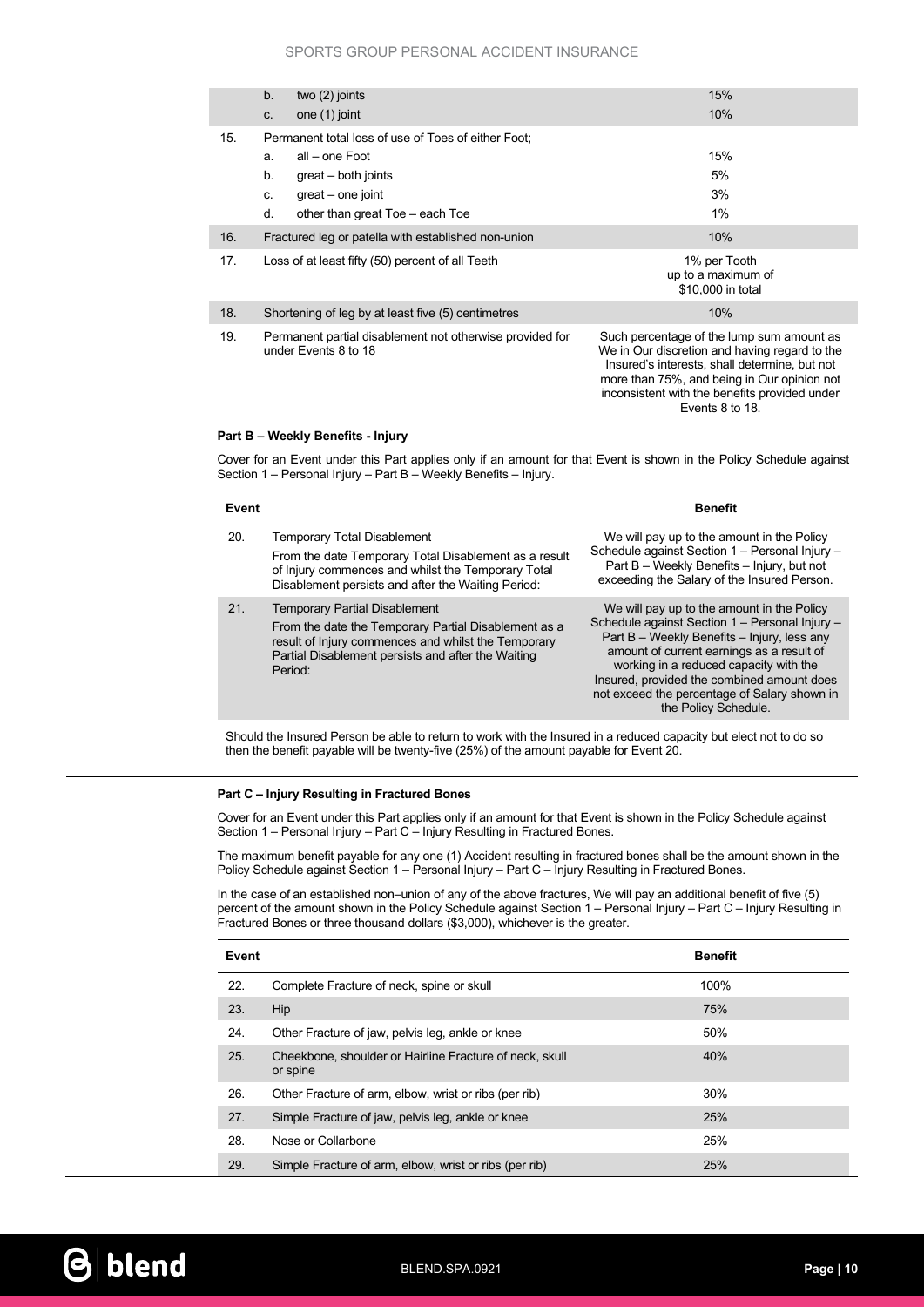| 30. | Finger (per finger), Thumb (per Thumb), Foot, Hand or<br>Тое                                                    | 10% |
|-----|-----------------------------------------------------------------------------------------------------------------|-----|
|     | Part D – Injury Resulting in Loss or Damage to Teeth                                                            |     |
|     | Oncendance Frankruphe dels Deutschlas subridien annount fandezt Franklin beginn in den Dellar Oskanbrig wurdent |     |

Cover for an Event under this Part applies only if an amount for that Event is shown in the Policy Schedule against Section 1 – Personal Injury – Part D - Injury Resulting in Loss or Damage to Teeth

| Event |                                                    | <b>Benefit</b>                      |
|-------|----------------------------------------------------|-------------------------------------|
| 31.   | Loss of or full capping of Teeth                   | 100%<br>(maximum \$500 per Tooth)   |
| 32.   | Chipping or broken Teeth requiring partial capping | 50%<br>(maximum of \$250 per Tooth) |

# Section 2 | Personal Wellbeing

#### Extent of Cover 2A - Accidental HIV Infection Benefit

If during the Period of Insurance the Insured Person accidentally contracts the Human Immunodeficiency Virus ('HIV') Infection:

- 1. as a direct result of Injury caused by a violent and physical bodily assault by another person on the Insured Person during the Period of Insurance and whilst they are an Insured Person; or
- 2. as a direct result of receiving medical treatment provided by a registered and legally qualified Doctor or registered nurse for an Insured Person's Injury suffered during the Period of Insurance;

We will pay the Insured Person the amount stated on the Policy Schedule under Section 2 – Personal Wellbeing – Accidental HIV Infection Benefit, provided that;

- 1. there is a positive diagnosis within one hundred and eighty (180) days of the event giving rise to the HIV infection; and
- 2. a recognised laboratory carries out medical and clinical tests that conclusively prove the Insured Person was not HIV positive at the time and date of the event giving rise to the HIV infection. No benefit will be payable if the Insured Person fails to comply with or provide the required level of proof.

#### 2B – Accommodation and Transport Benefit

If during the Period of Insurance an Insured Person sustains an Injury and is admitted as an in-patient of a hospital, which is more than one hundred (100) kilometres from the Insured Person's normal place of residence, We will pay the actual and reasonable transport and/or accommodation expenses incurred by their Spouse/Partner and/or Dependent Children to travel to or remain with the Insured Person up to the amount shown in the Policy Schedule against Section 2 – Personal Wellbeing – Accommodation and Transport Benefit.

#### 2C – Additional Out of Pocket Expenses

If during the Period of Insurance an Insured Person sustains an Injury which directly results in otherwise unforeseeable expenses for medical aids, local transportation (other than in an ambulance) for the purpose of seeking medical treatment, and other non-medical expenses such as clothing, We will pay the actual and reasonable costs incurred up to the maximum amount stated in the Policy Schedule against Section 2 – Personal Wellbeing – Additional Out of Pocket Expenses.

#### 2D - Advanced Payment

If an Insured Person sustains an Injury for which benefits are payable under Section 1 – Personal Injury – Event 20, We will immediately pay thirteen (13) weeks benefit in advance, provided that We are presented with medical evidence from a Doctor certifying that the total period of Temporary Total Disablement will be a minimum of twenty-six (26) weeks.

#### 2E – Bedcare Benefit

If during the Period of Insurance an Insured Person suffers an Injury for which benefits are payable under the Table of Events, We will pay \$100 per day when the Insured Person is confined to a bed for more than forty eight (48) continuous hours under the direction of a Doctor. The maximum benefit period We will pay is 30 days.

For the purposes of this benefit, We will not pay for any claim whereby the Insured Person is confined to a bed in any institution used as a nursing or convalescent home, a place of rest, a geriatric ward, a mental institution, a rehabilitation or extended care facility or a place for the care of alcohol or drug addicts.

#### 2F – Childcare Benefit

If during the Period of Insurance an Insured Person suffers an Injury for which a benefit is payable under Events 2 to 8.a., We will pay the Insured Person the actual and reasonable expenses necessarily incurred for the services of a registered childcare provider up to the amount shown in the Policy Schedule against Section 2 – Personal Wellbeing – Childcare Benefit, but only in respect of additional costs that would not otherwise have been incurred but for the Event.

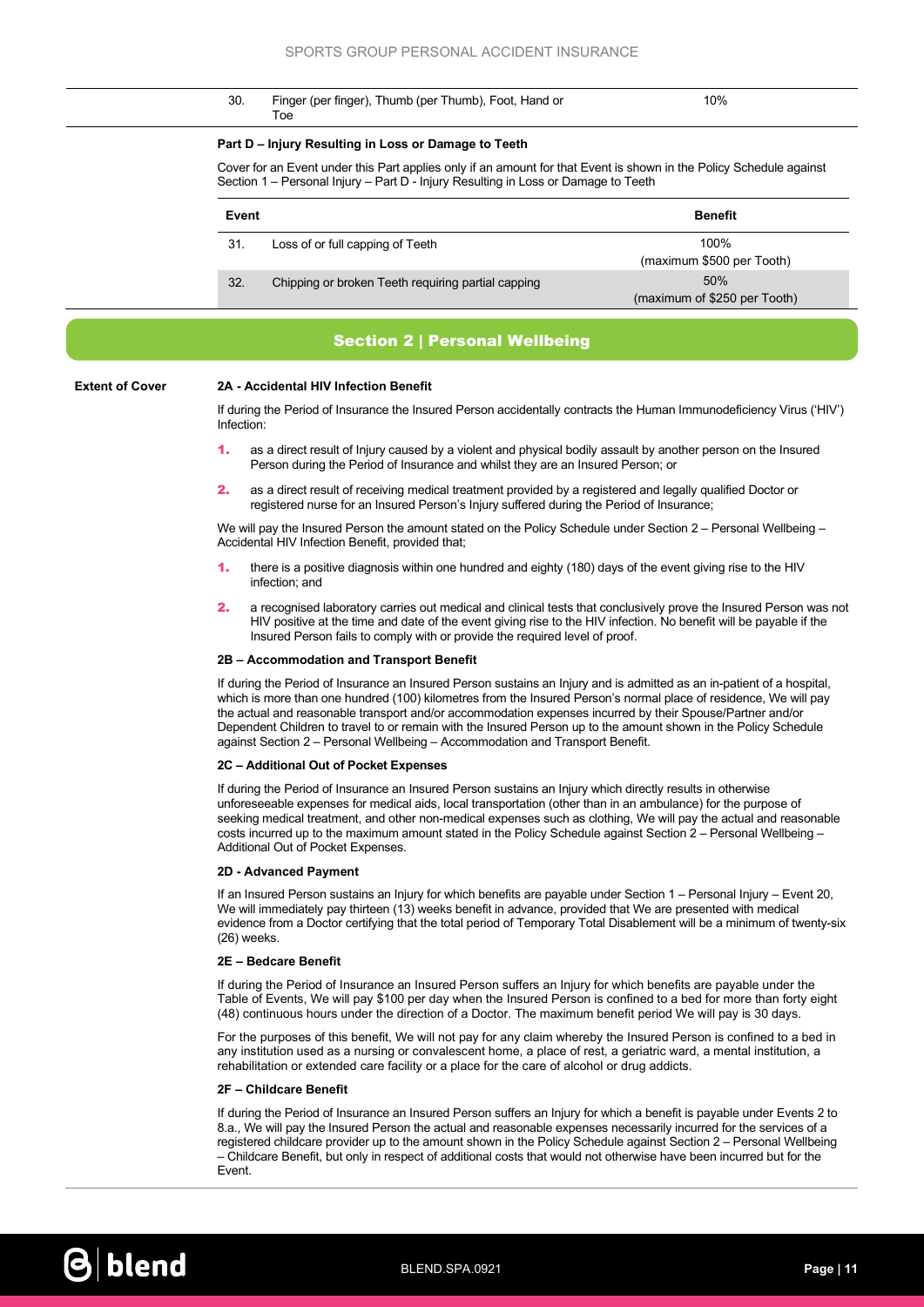#### 2G – Coma Benefit

If during the Period of Insurance the Insured Person sustains an Injury which directly causes or results in a coma and the Insured Person or the Insured Person's legal representative presents Us with a written opinion of a Doctor that verifies that the Injury caused the Insured Person to be in such a coma, We will pay to the Insured Person or the Insured Person's legal representative on behalf of the Insured Person the daily amount shown on the Policy Schedule against Section 2 – Personal Wellbeing – Coma Benefit or part thereof of a coma, up to a maximum period of ninety (90) days.

#### 2H – Dependent Child Benefit

If during the Period of Insurance the Insured Person suffers an Accidental Death, We will pay to the Insured Person's estate the amount shown in the Policy Schedule against Section 2 – Personal Wellbeing – Dependent Child Benefit, for each Dependent Child of the Insured Person, up to the maximum amount per family stated in the Policy Schedule.

#### 2I – Domestic Help Benefit

If during the Period of Insurance, an Insured Person sustains an Injury and a Doctor certifies that the Insured Person is unable to carry out Domestic Duties, We will pay the actual and reasonable costs incurred of hiring domestic help up to the amount shown in the Policy Schedule against Section 2 – Personal Wellbeing – Domestic Help Benefit, provided that the domestic help is not carried out by an Insured Person's close relative nor a person permanently residing with the Insured Person.

#### 2J – Education Fund Benefit

If during the Period of Insurance, an Insured Person suffers an Accidental Death and is survived by Dependent Children, We will pay the Insured Person's estate the amount shown in the Policy Schedule against Section 2 – Personal Wellbeing – Education Fund Benefit, for each surviving Dependent Child of the Insured Person, up to the maximum amount per family stated in the Policy Schedule.

#### 2K – Escalation of Claim Benefit

After payment of a benefit for Events 20 and/or 21 continuously for twelve (12) months and again after each subsequent period of twelve (12) months during which a benefit is paid, the benefit will be increased by five (5%) percent per annum.

#### 2L – Home Care Benefit

If an Insured Person is receiving benefits under Events 20 and requires full-time care We will pay an additional benefit where an immediate family member ceases permanent employment and is no longer earning an income solely because of the provision of that care.

The benefit We will pay is the lesser of:

- 1. the amount shown in the Policy Schedule against Section 2 Personal Wellbeing Home Care Benefit; or
- 2. the lost income the family member would have earned if the Insured Person had not been disabled.

This benefit is payable while the Insured Person is totally disabled for a maximum of three (3) consecutive months and where a Doctor has certified in writing that the Insured Person is confined to bed due to Injury and requires fulltime care.

#### 2M – Hospitalisation Waiting Period Benefit

If during the Period of Insurance and if cover is shown as selected in the Policy Schedule, an Insured Person is hospitalised and receiving full-time care for a period of five (5) consecutive days immediately following an Injury which gives rise to a claim for benefits under Event 20, the Waiting Period shall be waived. This benefit is not payable if the Insured Person elects to be hospitalised or is discharged at any stage during the five (5) days.

#### 2N – Independent Financial Advice

If an Insured Person sustains an Injury for which benefits are payable for Events 1 to 8.a., We will, at the request of the Insured, pay for the cost of professional financial planning advice in respect of the payment of the benefit, provided by a qualified financial planner who is not an Insured Person or their relative or Spouse/Partner, up to the amount shown in the Policy Schedule against Section 2 – Personal Wellbeing – Independent Financial Advice. Costs must be incurred within six (6) months of the Lump Sum benefit being paid.

#### 2O – Modification Benefit

If during the Period of Insurance an Insured Person sustains an Injury for which a benefit is paid for Events 2 or 3, We will pay for costs necessarily incurred to modify the Insured Person's home and/or motor vehicle, or costs associated with relocating the Insured Person to a more suitable home, up to the amount shown in the Policy Schedule against Section 2 – Personal Wellbeing – Modification Benefit, provided that medical evidence is presented from a Doctor certifying the modification and/or relocation is necessary due to the Injury.

#### 2P – Non-Medicare Medical Expenses

If during the Period of Insurance an Insured Person is providing services, without payment, to an educational, religious, charitable or benevolent organisation and suffers an Injury, We will pay the Non-Medicare Medical Expenses incurred by the Insured Person, up to the amount shown in the Policy Schedule against Section 2 – Personal Wellbeing – Non-Medicare Medical Expenses.

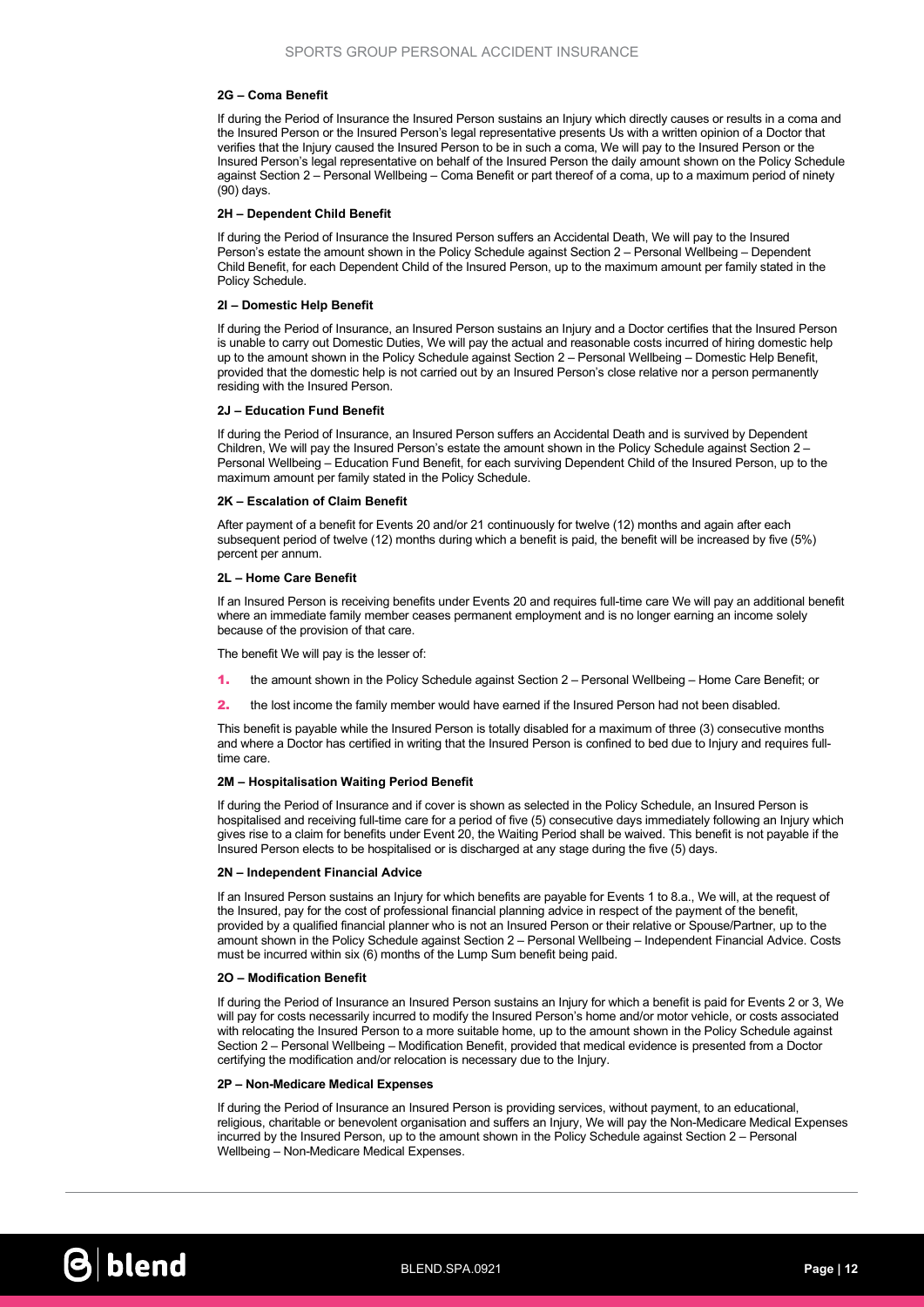#### 2Q – Orphan Benefit

If during the Period of Insurance an Insured Person and their Spouse/Partner both suffer an Accidental Death resulting from the same Event and they are survived by Dependent Children, We will pay to the Insured Person's estate the amount shown in the Policy Schedule against Section 2 – Personal Wellbeing – Orphan Benefit, for each Dependent Child of the Insured Person, up to the maximum amount per family stated in the Policy Schedule.

#### 2R – Parents Inconvenience Benefit

If during the Period of Insurance an Insured Person sustains an Injury, We will pay any non-medical expenses incurred by the Insured Person's custodial parents up to the amount shown in the Policy Schedule against Section 2 – Personal Wellbeing – Parents Inconvenience Benefit, in order to visit the Insured Person in hospital. For the purpose of this benefit only non-medical expenses include items such as transportation and accommodation costs certified as necessary by a Doctor. We will not pay any Benefits during the Waiting Period or after the Benefit Period shown in the Policy Schedule has expired. No compensation shall be payable should there be any amount payable for Weekly Benefits.

#### 2S – Rehabilitation Benefit

On the occurrence of Events 20 and/or 21, for which benefits are payable, We will pay for tuition or advice for an Insured Person from a licensed vocational school, provided such tuition or advice is undertaken with Our prior written agreement and is confirmed by the Insured Person's Doctor as being necessary. The maximum amount We will pay under this benefit is shown in the Policy Schedule against Section 2 – Personal Wellbeing – Rehabilitation Benefit.

#### 2T – Spouse/Partner Retraining Benefit

If during the Period of Insurance the Insured Person suffers an Injury for which a benefit is paid for Events 1 or 2, We will pay up to the amount shown in the Policy Schedule against Section 2 – Personal Wellbeing – Spouse/Partner Retraining Benefit, for the training or retraining of the Insured Person's Spouse/Partner:

- 1. for the sole purpose of obtaining gainful employment;
- **2.** to improve their potential for employment;
- **3.** to enable them to improve the quality of care they can provide to the Insured Person.

Provided always that:

- 1. it must be reasonable for the Spouse/Partner to be capable of obtaining gainful employment or providing care to the Insured Person at the commencement of the training;
- 2. the training is provided by a recognised institution with qualified skills to provide such training; and
- 3. costs are incurred within six (6) months of the payment of the benefit for Events 1 or 2.

#### 2U – Student Tutorial Benefit

If during the Period of Insurance an Insured Person who is a full-time student suffers an Injury and a Doctor certifies that the Insured Person is unable to attend classes as a result of the Injury, We will pay the reasonable and necessary costs incurred for home tutorial services, to the maximum amount shown in the Policy Schedule against Section 2 – Personal Wellbeing – Student Tutorial Benefit.

#### 2V – Unexpired Membership Benefit

If during the Period of Insurance an Insured Person suffers an Injury which results in benefits being payable under:

- 1. Fyents  $2 \text{ to } 8 \text{ a} \cdot \text{ or}$
- 2. Events 20 or 21 for which a Doctor certifies in writing will continue for a minimum period of twenty-six (26) weeks;

and in either case, is certified by a Doctor as preventing the Insured Person from continuing participation in any sport or gym activity for which they have paid or are contractually obliged to pay a membership, association or registration fee, We will pay the Insured Person a pro-rata refund of such fees for the current season up to the amount shown in the Policy Schedule against Section 2 – Personal Wellbeing – Unexpired Membership Benefit.

# Section 3 | Corporate Protection

#### Extent of Cover 3A – Chauffeur Benefit

On the occurrence of Events 20 and/or 21, under Section 1 – Personal Injury, for which benefits are payable, provided that medical evidence is presented from a Doctor certifying that the Insured Person is unable to operate a motor vehicle or travel on other available modes of public transport, We will pay up to the amount shown on the Policy Schedule against Section 3 – Corporate Protection – Chauffeur Benefit, for reasonable costs incurred for the hire of a suitable chauffeured vehicle or taxi to transport the Insured Person directly to and from their normal place of residence and normal place of work.

#### 3B – Corporate Image Protection

If during the Period of Insurance an Insured Person sustains an Injury which a benefit is paid under Section 1 – Personal Injury, Events 1 or 2, We will pay the Insured the actual and reasonable expenses necessarily incurred for the services of image/public relations consultants for the purpose of protecting the Insured's corporate image, up to the amount shown on the Policy Schedule against Section 3 – Corporate Protection – Corporate Image Protection.

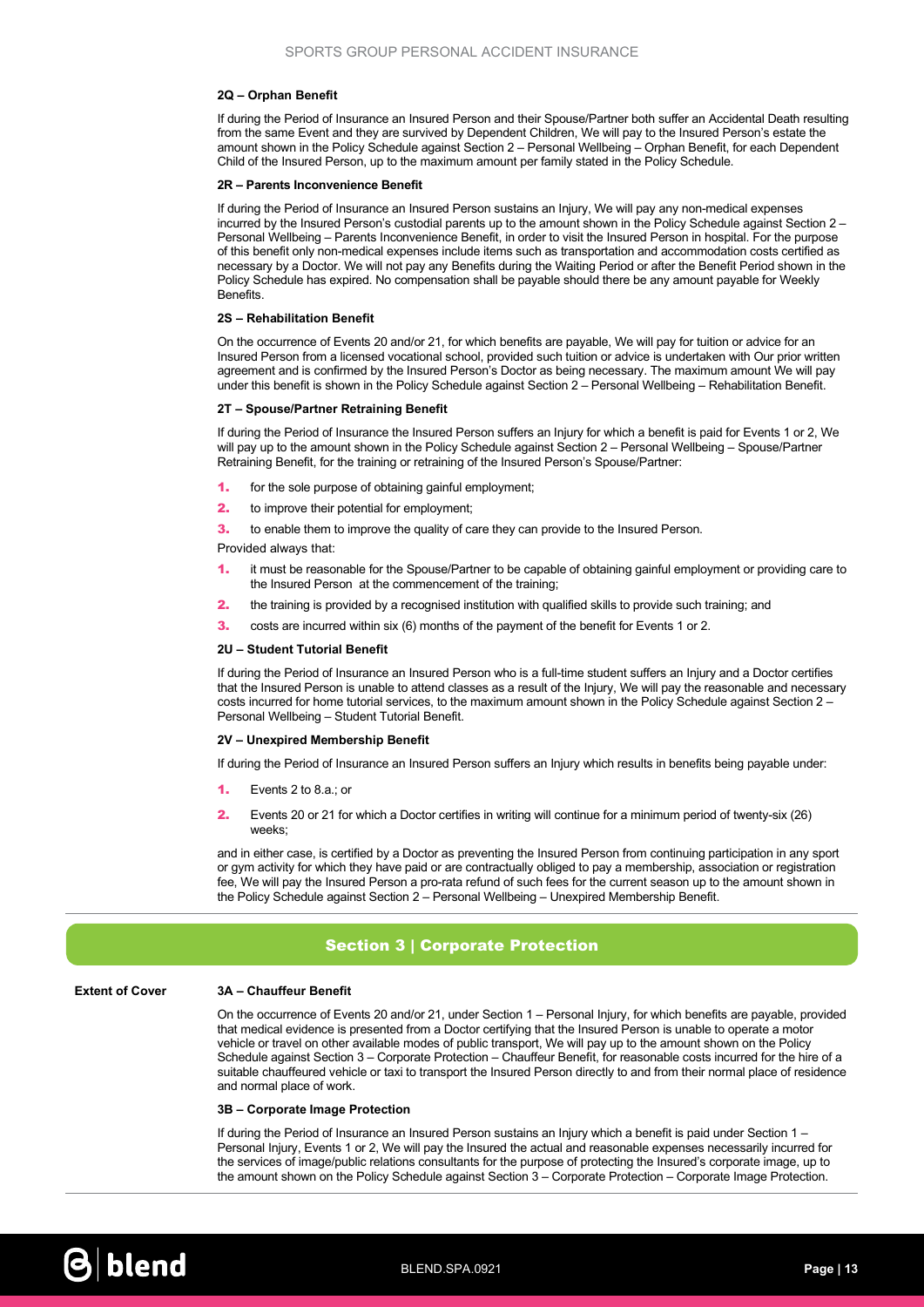#### 3C – Disappearance

If the body of an Insured Person is not found within twelve (12) months after an Accident involving the conveyance in which they were travelling, Accidental Death will be presumed in the absence of any evidence to the contrary. The Accidental Death benefit amount set out under Section 1 – Personal Injury, Event 1 shall become payable, subject to a signed undertaking by the beneficiary that if the Insured Person is subsequently found alive, such Accidental Death benefit amount will be refunded to Us.

#### 3D – Funeral Expenses Benefit

If during the Period of Insurance an Insured Person dies, We will pay for the reasonable expenses incurred up to the amount shown on the Policy Schedule against Section 3 – Corporate Protection – Funeral Expenses Benefit for the Insured Person's funeral, burial or cremation or the cost of returning the Insured Person's body or ashes to a place nominated by the Insured Person's Spouse/Partner or the legal representatives of the Insured Person's estate.

# General Conditions

These General Conditions apply to all covers and the Policy unless expressly stated otherwise in the Policy.

- If an Insured Person suffers an Injury resulting in any one (1) of Events 2 to 8.a., no further benefits will be payable under Section 1 – Personal Injury – Part A – Lump Sum Benefits for any subsequent Injury to that Insured Person.
- **2.** Benefits shall not be payable for more than one (1) of Events 1 to 19 in respect of the same Injury in which case the highest benefit amount will be paid.
- 3. Weekly Benefits shall not be payable:
	- a. in excess of the maximum benefit period, as specified in the Policy Schedule, in respect to any one (1) Injury;
	- **b.** for the Waiting Period;
	- c. beyond the date of the Insured Person's death;
	- d. once the Insured Person is deemed fit to return to work by a Doctor;
	- e. for more than one (1) of Events 20 and/or 21 that occur during the same period of time;
	- f. if the Insured Person fails to provide Us with all requested relevant information and other evidence reasonably required to assess their claim; or
	- g. during any period where the Insured Person fails to follow the advice of or undertake the recommended treatment by a Doctor for the current disability. Advice or treatment includes seeking specialist advice or undergoing rehabilitation such as but not limited to obesity, drug addiction or alcoholism treatment plans where the condition is related to or exacerbating the current disability.
- 4. We may require at any time during a period of disablement that the Insured Person be examined by an independent medical officer of Our choosing and expense to obtain a second opinion. The costs associated with the examination will be met by Us however if the Insured Person fails to attend the examination for any unjustified reason then they will be required to pay any costs incurred. If the second opinion is contrary to the opinion of the Insured Person's Doctor, We will obtain a third and independent Doctor's opinion which will be the opinion used for the purposes of assessing the claim. We may require at any time for the Insured Person to attend and complete a medical examination by this doctor. Where the Insured Person fails to co-operate with Our doctor's medical examination We are entitled to conclude that no temporary disablement has occurred.
- **5.** You or the Insured Person must provide Us with medical evidence provided by a Doctor regarding the Insured Person's Temporary Disablement and their ability to attend their usual occupation.
- **6.** If an Insured Person suffers a recurrence of Temporary Total Disablement or Temporary Partial Disablement from the same or related cause or causes within six (6) months, the subsequent period of disablement will be deemed a continuation of the prior disablement. A new Waiting Period will not apply and the total benefit period shall not exceed the maximum benefit period, as specified in the Policy Schedule, inclusive of the benefit already received. If the Insured Person has worked on a full-time unrestricted basis for at least six (6) consecutive months the subsequent period of disablement shall be deemed to have resulted from a new Injury. A new Waiting Period and a new maximum benefit period as specified in the Policy Schedule shall apply. Where an Injury requires surgical treatment which cannot be performed within the twelve (12) months from the date of the Accident, provided the Insured Person can demonstrate that such treatment was known as necessary during the twelve (12) month period from the date of Accident and a Doctor certifies this, We will treat this as a continuation of the first Injury regardless of whether the Insured Person has been able to return to work for six (6) months, provided surgery does not occur in a period in excess of twenty-four (24) months from the original date of the Accident.
- 7. If an Insured Person returns to work for more than five (5) days during the Waiting Period and suffers a reoccurrence of the Injury which led to the initial Temporary Total Disablement, then the Waiting Period shall recommence from the day that the Insured Person suffers Temporary Total Disablement after returning to work.
- 8. Sick leave, annual leave or other employer sponsored benefits are not required to be exhausted prior to the Insured Person making a claim under this Policy.
- **9.** The amount of any benefit payable for Temporary Total Disablement and Temporary Partial Disablement will be reduced by the amount of any periodic compensation benefits payable under any workers' compensation or accident compensation scheme and the amount of any sick pay received or any disability entitlement so that the total amount of any such benefit or entitlement and benefits payable under the Policy shall not exceed the percentage of Salary of the Insured Person shown in the Policy Schedule and/or the Salary of the Insured Person.
- **10.** If an Insured Person becomes unemployed whilst receiving benefit payments under Events 20 and/or 21 and is subsequently certified by a Doctor as being fit for light or partial duties, then the Insured Person must actively Seek Employment which is consistent with the Doctor's certified level of capacity. Should the Insured Person not actively Seek Employment, benefits shall be reduced to twenty-five (25%) percent of the amount payable for Event 20.

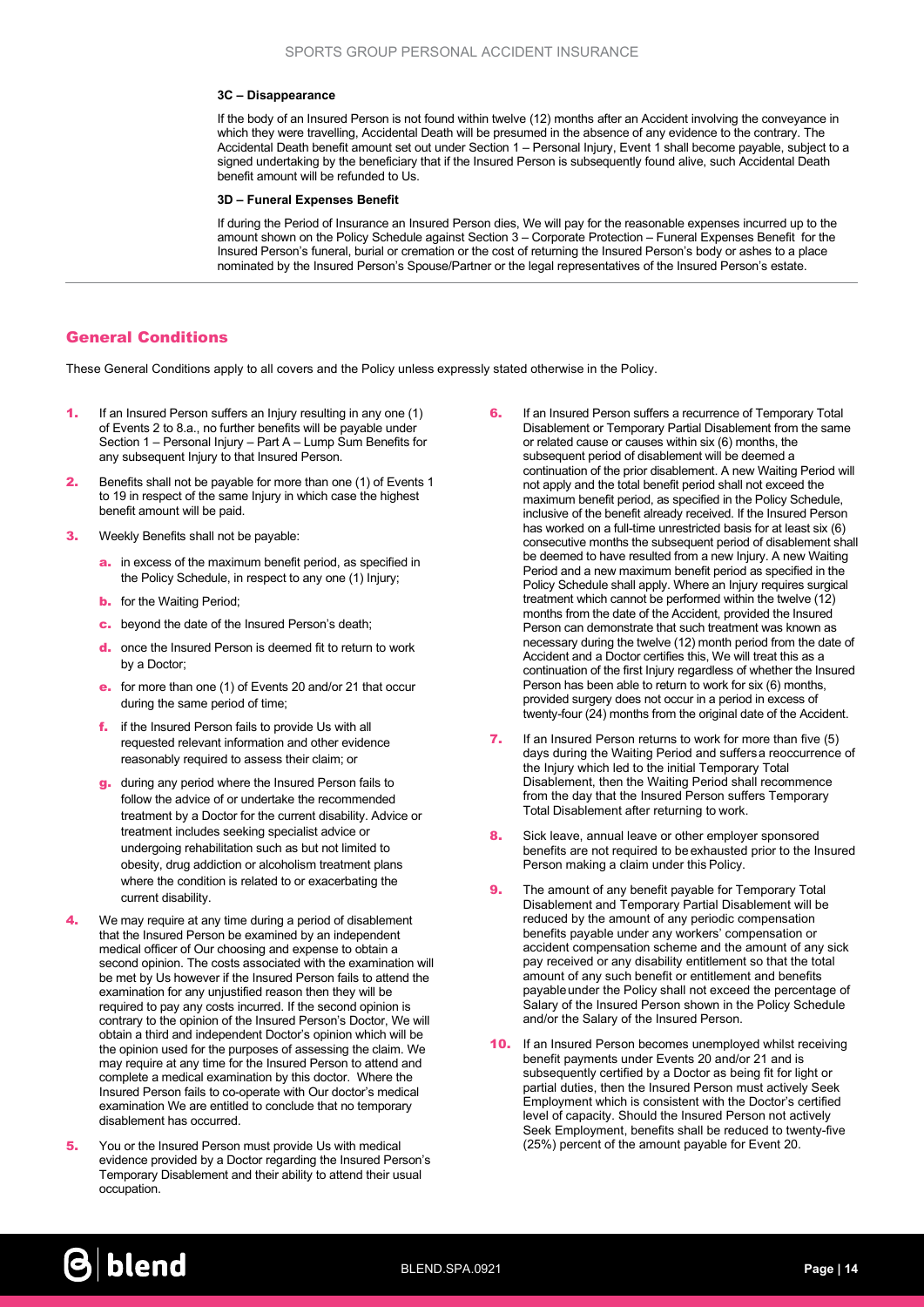- 11. Subject to Advanced Payment referred to under Section 2 Personal Wellbeing, Weekly Benefits shall be payable fortnightly in arrears. Compensation for a period of less than one week will be paid at the rate of one-seventh (1/7th) of the weekly benefit for each day during which the disability continues.
- **12.** All benefits shall be payable to the Insured or such person(s) and in such proportions as the Insured shall nominate, unless otherwise stated in the Policy. Payment to the Insured or nominated person shall discharge Our obligations under this Policy for the claim even where the Insured Person has not received the payment.
- **13.** With respect to Section  $1 -$  Personal Injury– Part A Lump Sum Benefits, where the Lump Sum Benefit is Salary linked and the Employee is not in receipt of a Salary, the benefit amount shall be fifty (50%) percent of the maximum Lump Sum benefit stated in the Policy Schedule for the category applicable to such an Employee.
- 14. With respect to Section 1 Personal Injury Part A Lump Sum Benefits, the benefit payable in respect of Insured Persons under eighteen (18) years of age shall be limited to ten (10%) percent of the sum insured shown in the Policy Schedule under Event 1 – Accidental Death or \$50,000, whichever is the lesser. With respect to Events 2 to 19, the benefit is limited to the lesser of the sum insured stated in the Policy Schedule or \$250,000.
- **15.** With respect to Insured Persons aged between seventy- five (75) and ninety (90) years of age, cover under Section 1 – Personal Accident – Part A – Lump Sum Benefits Events 1 – 19 is reduced to a maximum amount of \$25,000 and Part B – Weekly Benefits – Injury under Section 1 – Personal Accident is not applicable.
- **16.** Where an Insured Person is exposed to the elements as a result of an Accident and suffers from any of the Events stated in the Table of Events as a direct result of that exposure within twelve (12) months of the Accident, the Insured Person will be deemed for the purposes of this Policy to have suffered an Injury on the date of the Accident.
- **17.** Should a benefit be payable under this Policy that is also payable under any other Policy issued by Us, the benefit will only be payable under one (1) Policy, which shall be the Policy with the highest benefit amount.
- **18.** If an Insured Person makes a claim under the Policy, then such person will have the same obligations to Us as if they were the Insured and We will have the same rights against the Insured Person as We would have against the Insured.

# General Exclusions

The following General Exclusions apply to all Sections of this Policy unless expressly stated otherwise in the Policy.

We will not be liable to pay any benefit, loss, cost or expense arising from or attributable to;

- 1. an Insured Person engaging in or taking part in:
	- a. flying in an aircraft or aerial device other than as a passenger in an aircraft licensed to carry passengers; or
	- **b.** training for or participating in professional sport of any kind, or the sport where You earn majority of your income;
- 2. an Insured or Insured Person's intentional, willful or reckless act;
- **3.** any self-injury, suicide or any illegal or criminal act committed by the Insured, an Insured Person, a Spouse/Partner and/or Dependent Children;
- 4. Us contravening the Health Insurance Act 1973 (Cth), the Private Health Insurance Act 2007 (Cth) or the National Health Act 1953 (Cth) or any amendment to, or consolidation or reenactment of those Acts;
- **5.** any loss which occurs when the Insured Person is older than the Maximum Age. This will not prejudice any entitlement to claim benefits for an Event which has arisen before an Insured Person has attained the Maximum Age.
- **6.** any loss resulting from War, Civil War or war like operations, civil or political unrest, except Passive War.
- 7. directly or indirectly from the use, existence or escape of nuclear weapons, materials or ionizing radiation from or contamination by radioactivity from any nuclear waste from the combustion of nuclear fuel;
- 8. directly or indirectly an Insured Person being exposed to the Utilisation of Nuclear, Chemical or Biological Weapons of Mass Destruction;
- **9.** Pre-Existing Medical Conditions;
- **10.** which is covered by:
	- a. Medicare;
	- **b.** any workers' compensation legislation;
	- c. any transport accident legislation;
	- d. any common law entitlement;
	- e. any government sponsored fund, plan or medical benefit scheme; or
	- f. any other insurance policy required to be effected by or under law;

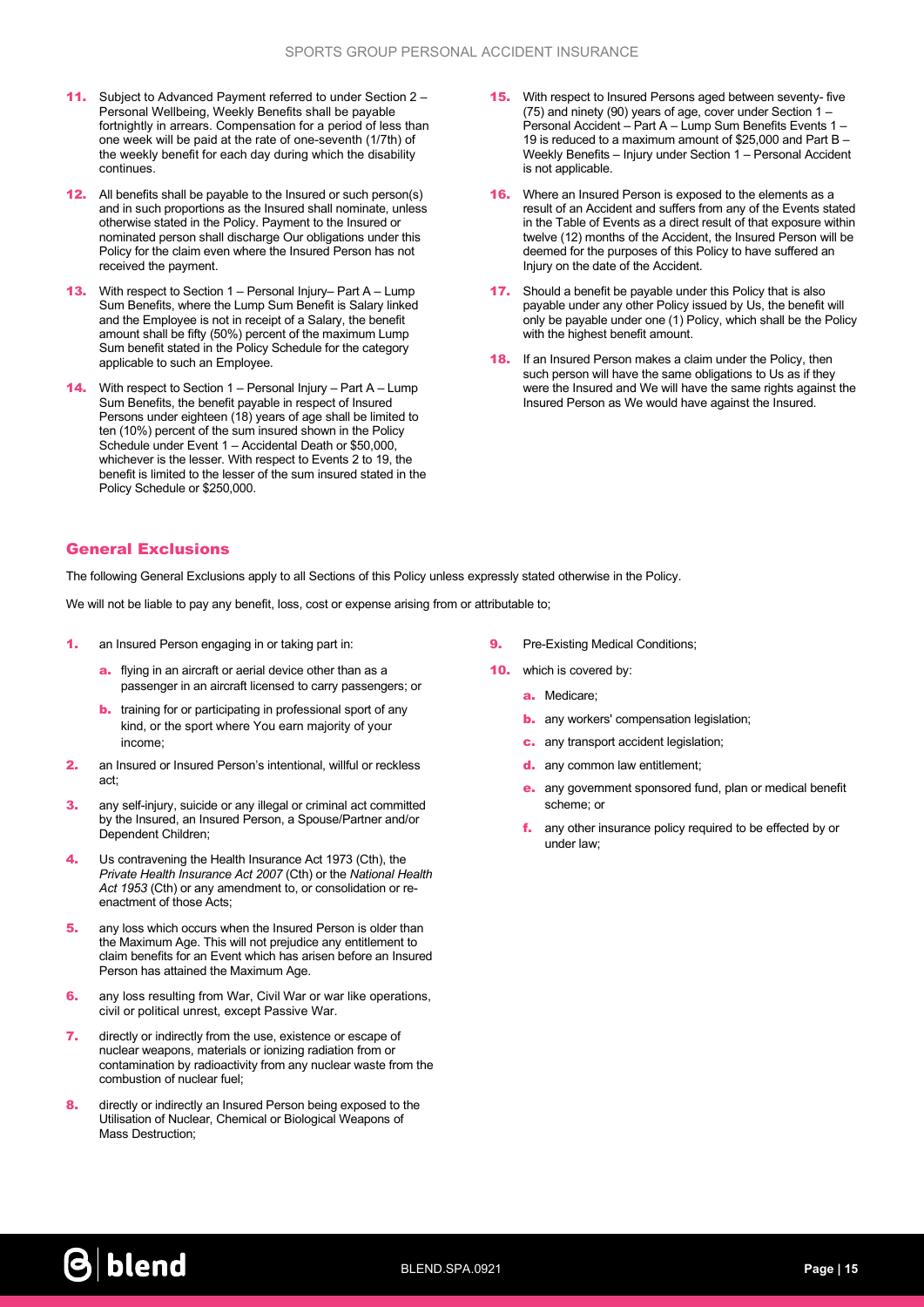# General Provisions

These General Provisions apply to all covers and the Policy unless expressly states otherwise in the Policy.

### Aggregate Limit of Liability

Except as detailed below, Our total liability for all claims arising from any one (1) occurrence or series of occurrences shall not exceed the amount shown in the Policy Schedule against Aggregate Limit of Liability (A).

Our total liability related to any one (1) event giving rise to a claim under the Policy with respect to Passive War shall not exceed the amount shown in the Policy Schedule against Aggregate Limit of Liability (B).

Our total liability for all claims arising under the Policy during any one (1) Period of Insurance relating to Passive War shall not exceed the amount shown in the Policy Schedule against Aggregate Limit of Liability (C), with Our liability to cease at the end of the Period of Insurance, irrespective of whether travel outside Australia has been completed.

In the event that claims made under this insurance exceed the Aggregate Limit of Liability, then the amount by which claims exceed this limit will be proportionally reduced.

#### Alteration of Risk

The Insured must advise Blend Insurance Solutions as soon as is reasonably practical of any alteration of the Insured's business activities which increase the risk of damage, injury, liability or loss.

#### Assistance and Co-operation

The Insured shall co-operate with Us and upon Our reasonable request, assist in making settlements, in the conduct of law suits and in enforcing any right of contribution or indemnity against any person or organisation who may be liable to the Insured because of bodily Injury or damage with respect to which insurance is afforded under the Policy. In that regard, the Insured may be requested to attend hearings and trials and assist in securing and giving evidence and obtaining the attendance of witnesses. The Insured shall not voluntarily make any payment, accept fault, assume any obligation or incur any expense other than for first aid to others at the time of accident.

#### Cancellation

The Insured may cancel this Policy at any time by notifying Us in writing. The cancellation will take effect from 4:00pm on the day We receive the Insured's written notice of cancellation or such time as may be otherwise agreed.

We may cancel the Policy or any Section thereof, for any of the reasons set out in Section 60 of the Insurance Contracts Act 1984 (Cth). Cancellation by Us takes affect from 4:00pm on the day which is three (3) business days from the date We notify You in writing.

If the Policy is cancelled by either the Insured or Us, We will refund the Premium for the Policy less a pro-rata proportion of the Premium to cover the period for which insurance applied and less any nonrefundable government charges, taxes and levies.

However, We may not refund any Premium if We have paid a claim or benefit to the Insured or an Insured Person under the Policy.

Blend may not refund any applicable Agency Fee if the Policy has been cancelled outside the cooling-off period.

#### Instalment Policies

Where We have agreed that you may pay Your Premium by instalments there are special conditions apply to Your Policy.

If You have not paid Your Premium instalment by the due date without justifiable cause, We may do the following:

- Cancel Your Policy if any Premium instalment is unpaid for one month or more;
- In the event of a claim, not pay for any benefits You may be entitled to if an instalment is more than 14 days overdue;
- If an instalment is less than 14 days overdue, deduct the overdue amount from any claim settlement;
- For claims, deduct all outstanding Premium instalments which are unpaid from the settlement amount.

You are responsible for any bank fees or charges imposed or associated with lack of sufficient funds in Your account.

If You are renewing Your Policy and You paid Your previous Policy by instalments, We will continue to deduct instalments for Your renewed Policy, unless You tell Us otherwise.

#### Claim Notification

The Insured must notify Blend or Corporate Services Network ("CSN") as soon as reasonably possible but in any event no later than within thirty (30) days of an event that is likely to give rise to a claim. A failure to furnish Us with notice within the time provided in the Policy will not invalidate any claim but the amount payable under Your contract may be reduced to the extent to which We have suffered any prejudice due to such failure.

### **Currency**

All amounts shown in the Policy are in Australian Dollars (AUD). If expenses are incurred in a foreign currency, then the rate of currency exchange used to calculate the amount payable in Australian dollars (AUD) will be the rate at the time of incurring the expense or suffering a loss.

#### Reasonable Care

The Insured and Insured Person's must take all reasonable care to prevent or minimise loss, damage, Injury or liability under this Policy.

#### Fraudulent Claims

If the Insured or any person covered under this Policy makes a claim or arranges for another party to make a claim that is in any way false, dishonest or fraudulent, then We may refuse to pay any such claim or treat the contract as though it never existed.

#### Other Insurance

In the event of a claim, the Insured or Insured Person must advise Us as to any other insurance that covers the same risk which are insured by this Policy, or that they are entitled to claim under or have access to.